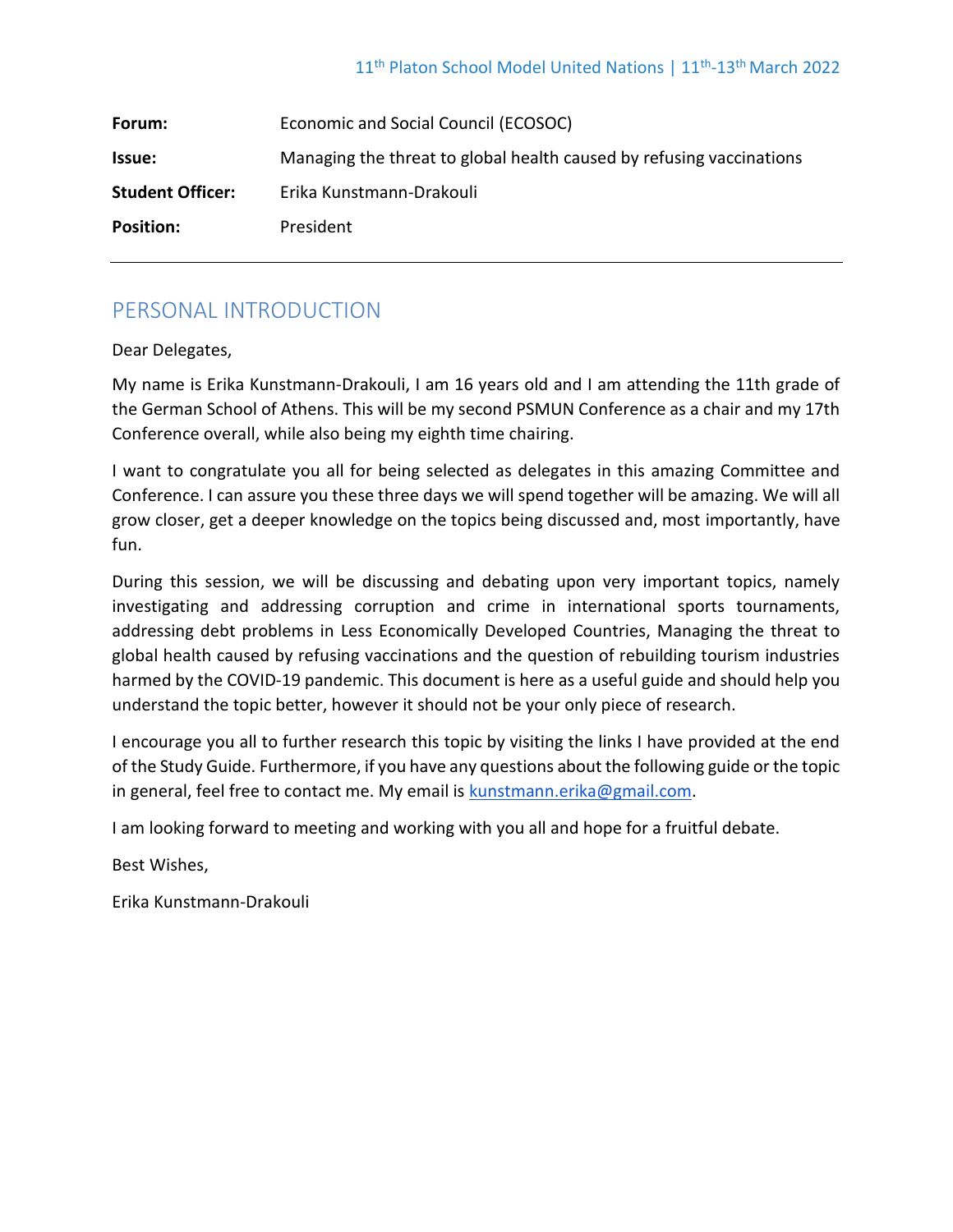## TOPIC INTRODUCTION

Vaccination can simply be described as the process of delivering a vaccine to aid the immune system in developing protection against a disease. Vaccines comprise of a weakened, live, or deceased microbe or virus, as well as proteins or toxins from the organism. They aid in the prevention of infectious illness and sickness by increasing the body's adaptive immunity. Herd immunity occurs when a significant enough percentage of a population is vaccinated and effectively safeguards those who are immunocompromised and unable to receive a vaccine since even a weakened form would be harmful to them.

Vaccination's effectiveness has been extensively researched and confirmed. It is considered to be the most efficient way to prevent infectious diseases; it is largely responsible for the worldwide eradication of smallpox and the disappearance of diseases like polio and tetanus from much of the world. However, some preventable diseases have reemerged, as evidenced by the measles outbreaks in the United States, where increased cases have been noted due to poor vaccination rates in the 2010s, which might be ascribed to vaccine reluctance. Smallpox is the only infectious illness that has been eradicated in humans through vaccination. This sickness had been plaguing humanity for millennia, with the earliest evidence dating back to 1000 BC in Egyptian mummies.

Vaccines have had the greatest impact in reducing morbidity and mortality from severe illnesses that disproportionately affect children. Vaccines are predicted to save 386 million life years and 96 million disability-adjusted life years globally each year, preventing nearly six million deaths. To ensure no continued transmission of infectious diseases in a transnational and hence interconnected society, substantial levels of population immunity are required on a global scale. In addition, surveillance methods must be in place to track the diseases' progression, as well as accurate and reliable diagnostic testing to track ongoing cases.

People who feel vaccines are hazardous and impinge on their human rights are known as antivaxxers; they usually dispute the existence or validity of the science that supports its widespread use. The anti-vaxxer movement began in the United States in the 18th century, with religious leaders characterizing vaccines as the "work of the devil." As an issue of human rights, the fight grew in the 19th and 20th centuries. Former medical expert Andrew Wakefield proposed a relationship between the MMR vaccine and autism in children in 1998, his findings were first published in The Lancet, a prestigious scientific magazine, however, after an examination uncovered severe problems in his study, The Lancet removed his article in 2004.

Concluding, managing the threat to global health caused by refusing vaccinations is a crucial matter that needs to be addressed. In the following guide, this topic will be further analyzed and will propose possible solutions.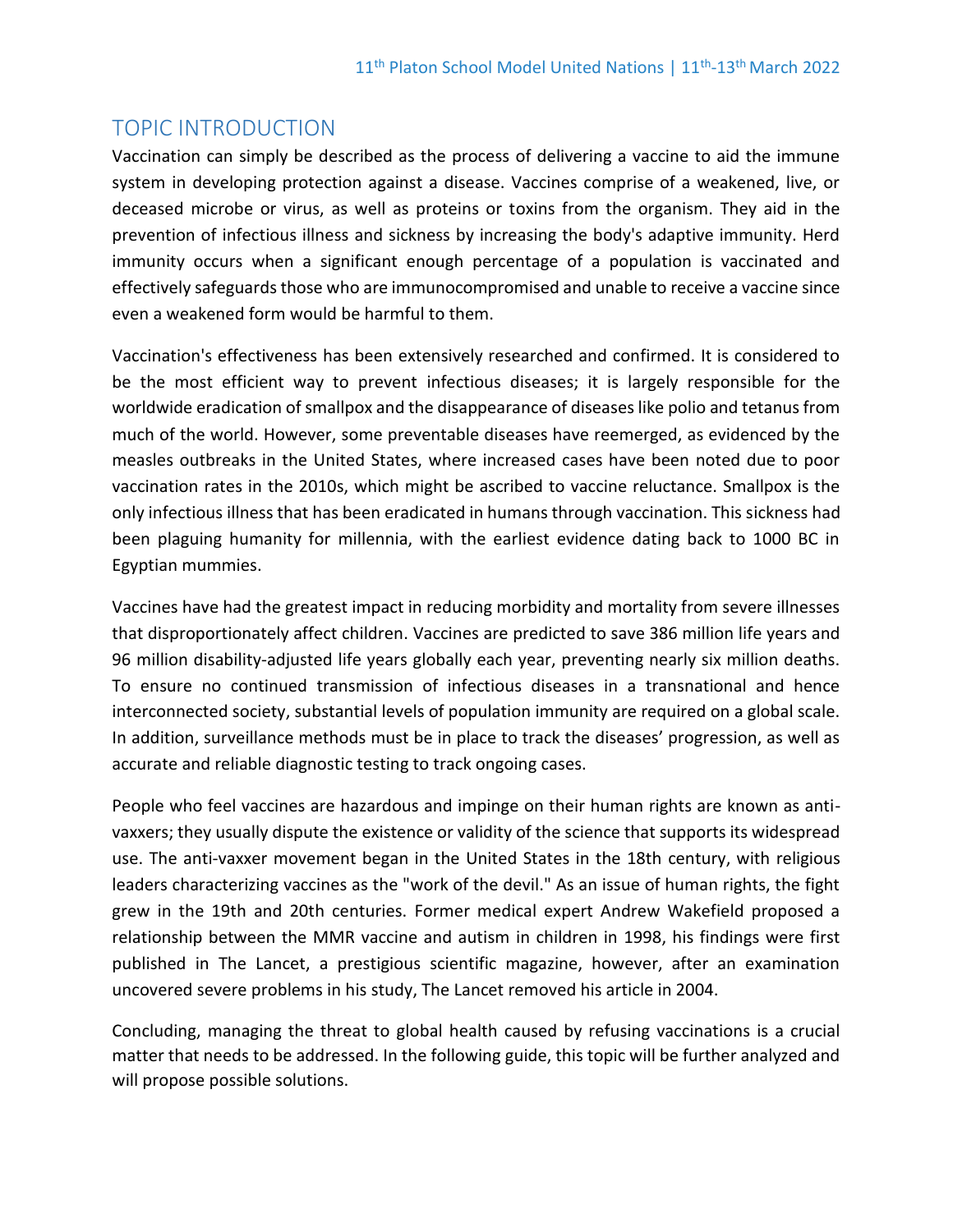# DEFINITION OF KEY-TERMS

#### **Microorganism**

"An organism that can be seen only through a microscope. Microorganisms include bacteria, protozoa, algae, and fungi. Although viruses are not considered living organisms, they are sometimes classified as microorganisms."<sup>1</sup>

#### Immunity

"The three types of immunity are innate, adaptive, and passive.

Innate immunity includes barriers, such as skin and mucous membranes, that keep harmful substances from entering the body. It is the first response of the body's immune system to a foreign substance.

Adaptive immunity occurs in response to being infected with or vaccinated against a microorganism. The body makes an immune response, which can prevent future infection with the microorganism. Adaptive immunity can last a person's entire life.

Passive immunity occurs when a person receives antibodies to a disease rather than making them through his or her own immune system. Passive immunity provides immediate protection but only lasts a few weeks or months."<sup>2</sup>

## **Pandemics**

"An outbreak of a disease that occurs over a wide geographic area (such as multiple countries or continents) and typically affects a significant proportion of the population : a pandemic outbreak of a disease."<sup>3</sup>

## Epidemics

"Affecting or tending to affect a disproportionately large number of individuals within a population, community, or region at the same time."<sup>4</sup>

## Health Care

"Efforts made to maintain or restore physical, mental, or emotional well-being especially by trained and licensed professionals —usually hyphenated when used attributively."<sup>5</sup> In essence,

<sup>&</sup>lt;sup>1</sup> "NCI Dictionary of Cancer Terms." *National Cancer Institute*, [www.cancer.gov/publications/dictionaries/cancer](http://www.cancer.gov/publications/dictionaries/cancer-terms/def/microorganism)[terms/def/microorganism.](http://www.cancer.gov/publications/dictionaries/cancer-terms/def/microorganism)

<sup>2</sup> "NCI Dictionary of Cancer Terms." *National Cancer Institute*, [www.cancer.gov/publications/dictionaries/cancer](http://www.cancer.gov/publications/dictionaries/cancer-terms/def/immunity)[terms/def/immunity.](http://www.cancer.gov/publications/dictionaries/cancer-terms/def/immunity)

<sup>3</sup> "Pandemic Definition & Meaning." *Merriam-Webster*, Merriam-Webster[, www.merriam](http://www.merriam-webster.com/dictionary/pandemic)[webster.com/dictionary/pandemic.](http://www.merriam-webster.com/dictionary/pandemic)

<sup>4</sup> "Epidemic Definition & Meaning." *Merriam-Webster*, Merriam-Webster, [www.merriam](http://www.merriam-webster.com/dictionary/epidemic)[webster.com/dictionary/epidemic.](http://www.merriam-webster.com/dictionary/epidemic)

<sup>5</sup> "Health Care Definition & Meaning." *Merriam-Webster*, Merriam-Webster, [www.merriam](http://www.merriam-webster.com/dictionary/health%20care)[webster.com/dictionary/health%20care.](http://www.merriam-webster.com/dictionary/health%20care)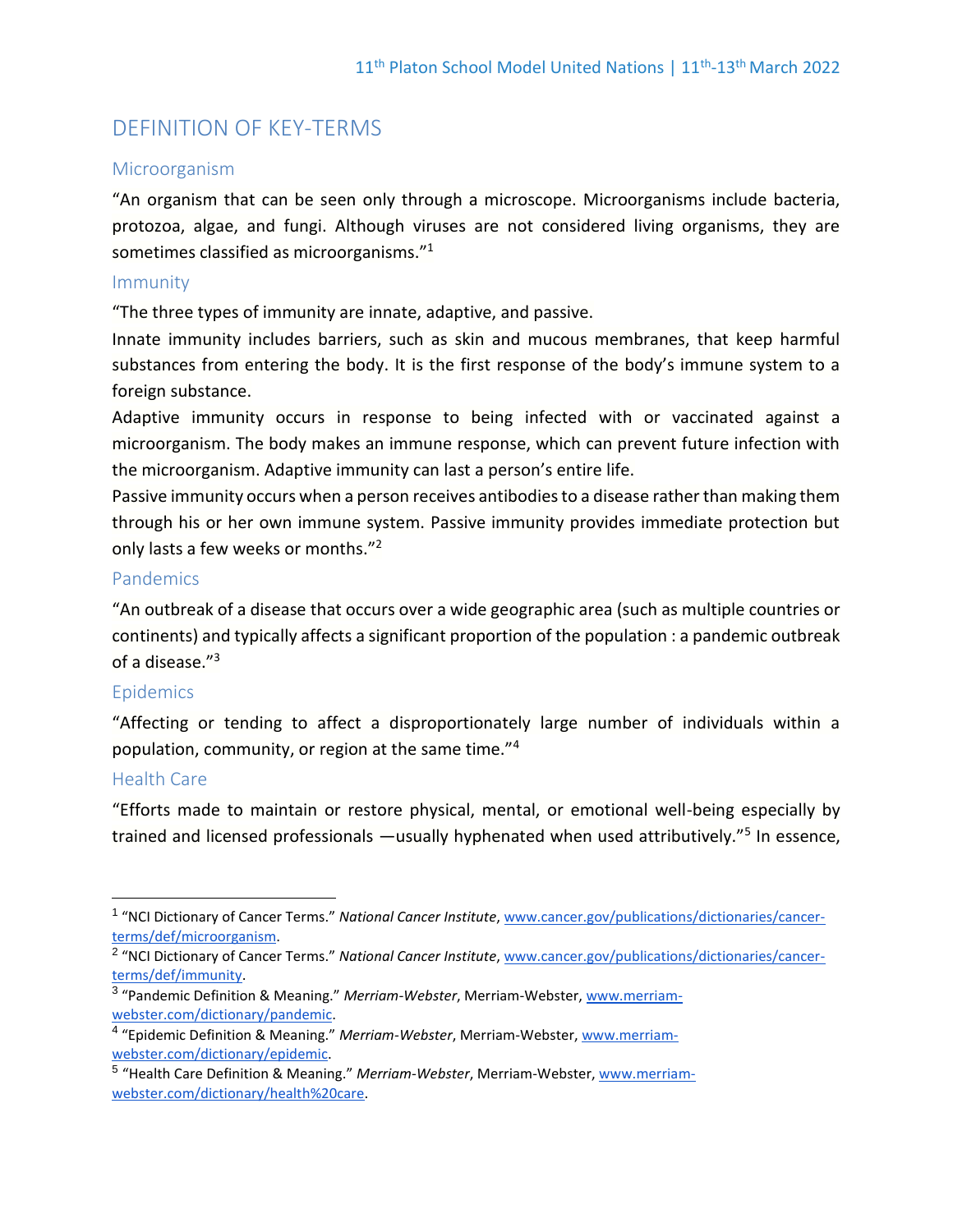Health care is a general term to summarize different aspects of health which can be treated by professionals either in a hospital, at home, at a clinic or at a private praxis.

## Vaccine administration fees

"Assessing patient vaccination status and determining needed vaccines, screening for contraindications and precautions, educating patients, properly preparing and administering vaccines, and documenting vaccines administered are all steps in the administration process. When it comes to pharmaceutical administration, professional standards, manufacturer instructions, and organizational policies and procedures should all be followed."<sup>6</sup> According to the state health department, practitioners are allowed to charge an administrative fee. The cost cannot be charged directly to a patient; instead, it must be paid through the patient's insurance provider or, if the patient is uninsured, a federal reimbursement program."<sup>7</sup>

## Vaccine hesitancy

"The SAGE Working Group on Vaccine Hesitancy concluded that vaccine hesitancy refers to delay in acceptance or refusal of vaccination despite availability of vaccination services. Vaccine hesitancy is complex and context specific, varying across time, place and vaccines. It is influenced by factors such as complacency, convenience and confidence. The Working Group retained the term 'vaccine' rather than 'vaccination' hesitancy, although the latter more correctly implies the broader range of immunization concerns, as vaccine hesitancy is the more commonly used term. While high levels of hesitancy lead to low vaccine demand, low levels of hesitancy do not necessarily mean high vaccine demand. The Vaccine Hesitancy Determinants Matrix displays the factors influencing the behavioral decision to accept, delay or reject some or all vaccines under three categories: contextual, individual and group, and vaccine/vaccination-specific influences."<sup>8</sup>

<sup>6</sup> "Pinkbook: Vaccine Administration." *Centers for Disease Control and Prevention*, Centers for Disease Control and Prevention, 18 Aug. 2021, [www.cdc.gov/vaccines/pubs/pinkbook/vac](http://www.cdc.gov/vaccines/pubs/pinkbook/vac-admin.html#:~:text=Administration%20involves%20a%20series%20of,and%20documenting%20the%20vaccines%20administered)[admin.html#:~:text=Administration%20involves%20a%20series%20of,and%20documenting%20the%20vaccines%2](http://www.cdc.gov/vaccines/pubs/pinkbook/vac-admin.html#:~:text=Administration%20involves%20a%20series%20of,and%20documenting%20the%20vaccines%20administered) [0administered.](http://www.cdc.gov/vaccines/pubs/pinkbook/vac-admin.html#:~:text=Administration%20involves%20a%20series%20of,and%20documenting%20the%20vaccines%20administered)

<sup>7</sup> Gordon, James. "Some COVID Vaccine Providers Charging for Administrative Fees." *WPMI*, WPMI, 14 Apr. 2021, [www.mynbc15.com/news/local/covid-vaccine-providers-charging-for-administrative-fees.](http://www.mynbc15.com/news/local/covid-vaccine-providers-charging-for-administrative-fees)

<sup>8</sup> ;, MacDonald NE; "Vaccine Hesitancy: Definition, Scope and Determinants." *Vaccine*, U.S. National Library of Medicine[, www.pubmed.ncbi.nlm.nih.gov/25896383/.](http://www.pubmed.ncbi.nlm.nih.gov/25896383/)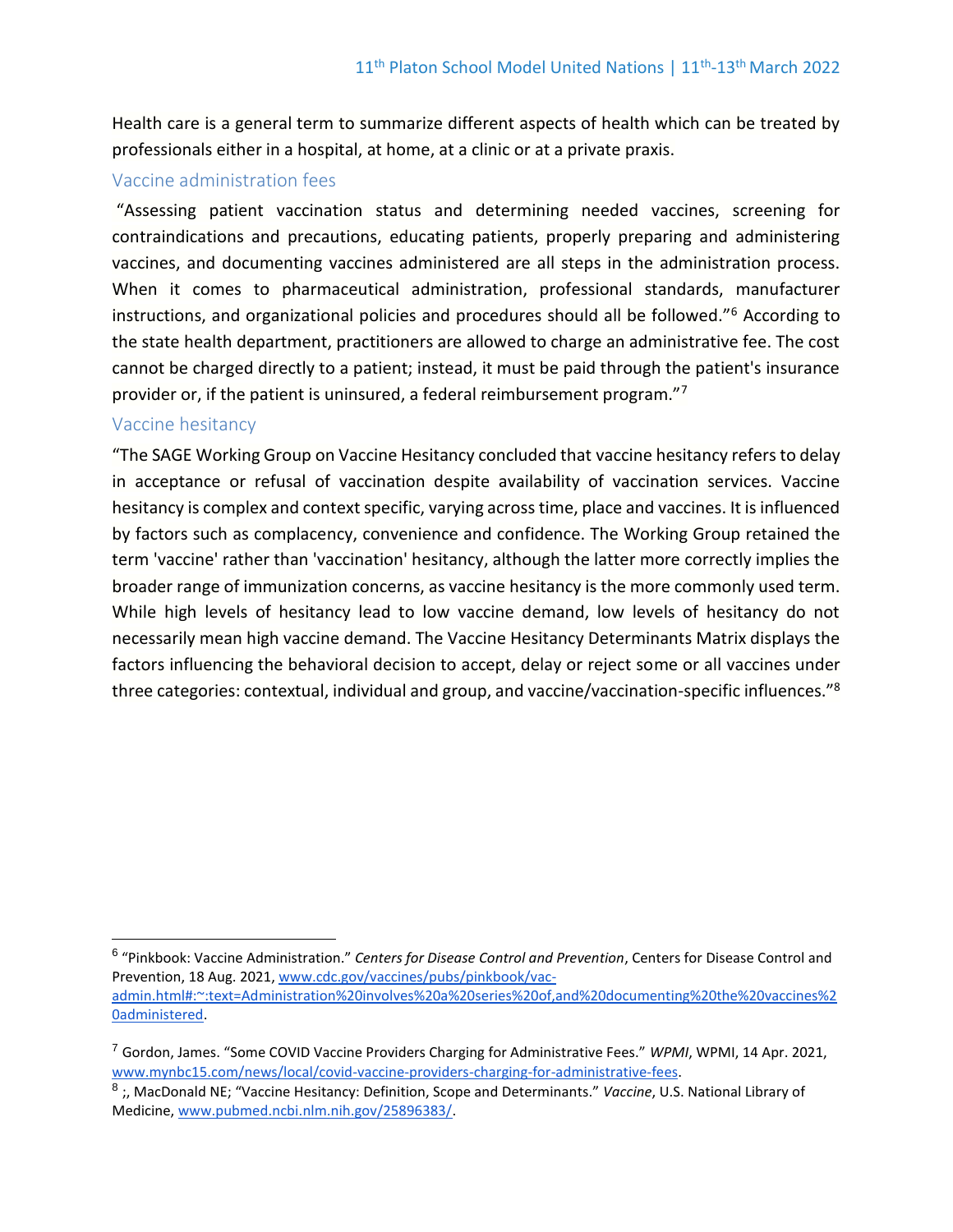## BACKGROUND INFORMATION

#### History on vaccines

A small kid was healed by English doctor Edward Jenner, a British physician and scientist, by injecting him with pus from cowpox blisters found on a milkmaid's hands more than two centuries ago.

The vaccinia virus, which causes smallpox, is found in cowpox. The injection gave the boy immunity to smallpox. The term "vaccine" was coined from the virus's name. While the first vaccination for smallpox was created about 225 years ago, it wasn't until 1980 that the World Health Assembly declared smallpox eradicated, after decades of work by the World Health Organization (WHO).

Smallpox is the only infectious illness that has been eradicated worldwide to date. Up to 35% of those who contracted the sickness died, while others were left scarred or blind.

## Types of vaccines

There are different kinds of vaccines, which can help one's immune system to fight off viruses. While creating vaccines there are a lot of things that need to be considered, such as the response of the immune system, the best approach to create a certain vaccine and who needs the vaccine. There are 6 different kinds of vaccines: Inactivated vaccines, which do not provide immunity immediately and one will need two or more shots; Live-attenuated vaccines, which provide a weakened version of the virus and usually need one or two doses to fully protect someone; Messenger RNA (mRNA) vaccines, which produce proteins to elicit an immunological response. mRNA vaccines provide various advantages over other forms of vaccinations, including shorter manufacturing periods and no danger of disease in the person receiving the vaccine because they do not contain a live virus; Subunit, recombinant, polysaccharide, and conjugate vaccines, which produce a powerful immune response that is targeted to specific portions of the germ since they only use certain pieces of the germ; Toxoid vaccines, which use a toxin (harmful substance) produced by the disease-causing bacteria and Viral vector vaccines, which use a modified version of a separate virus as a vector.

#### Effects of vaccination

#### Socioeconomic

It's difficult to prove a link between immunizations and stress, but multiple data slices imply that higher vaccination levels, among other things, may lead to reduced stress. According to the federal poll, 30 percent of persons who had at least one vaccine injection reported being stressed, compared to 43.2 percent of those who were not vaccinated. Income, color, ethnicity, or age have no bearing on this relationship. People who had been vaccinated reported decreased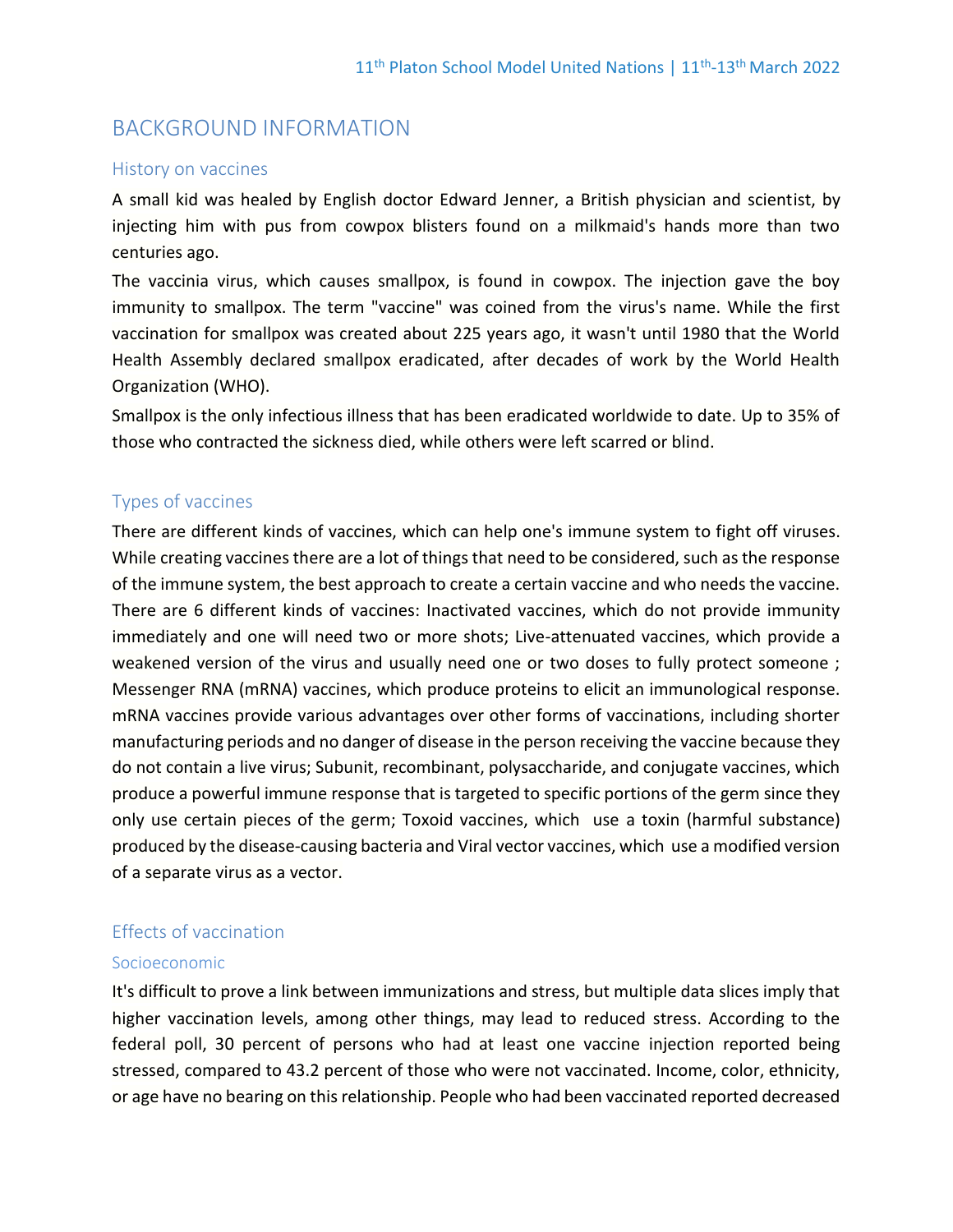stress in all subpopulations across the United States. According to the author's study of Census Bureau data, the fraction of people who were stressed decreased on average throughout all twoweek periods from January to May in areas where vaccination rates rose more quickly.

Vaccinated people are also more likely than non-vaccinated people to seek necessary medical attention. From January to May 2021, 44.7 percent of unvaccinated people reported not seeking or delaying health treatment, according to the same Census Bureau statistics. Only 30.5 percent of those who had been immunized avoided or postponed treatment. Another financial benefit of vaccination may be a better capacity to return to work safely. More people have worked in the United States as immunization rates have risen. As a result, the findings are not distorted by overall labor market gains. To do so, however, states must be grouped by vaccination rates in order to ensure high sample sizes. In March 2021, vaccination rates were dispersed widely among states, making it a good illustrative month for this investigation. In March, 52.4 percent of those in states where 10 percent to 30 percent of the adult population had been vaccinated were working. 58.1 percent of people were working in states where 30 to 50 percent of the adult population had been immunized.

## Health related

Immunization is one of the most effective strategies to prevent infectious diseases in yourself, your children, and future generations. To put it another way, getting vaccinated helps to prevent disease from spreading today and in the future. One is not just protecting their own family but also vulnerable others in one's community by ensuring that they and their family are completely vaccinated. The more people who get vaccinated, the fewer people will become infected, and the disease's spread will be limited. Immunization is a lifesaver. Thousands of children perish every year from diseases including tetanus, diphtheria, and whooping cough as recently as the 1950s. Fortunately, because of significant vaccination programs implemented in the 1960s and 1970s and still in place today, it is rare for anyone in the world to die from these deadly diseases.

## Challenges relevant to vaccination

#### Covid

The US Food and Drug Administration has approved several COVID-19 vaccines for emergency use in particular age groups (FDA). All authorized COVID-19 vaccines, according to Johns Hopkins Medicine, are highly successful in preventing major disease, hospitalization, and death from COVID-19. Each viral particle of the coronavirus that causes COVID-19 has protein spikes. These spikes aid virus attachment to cells and disease transmission. Some coronavirus vaccinations are intended to assist the body in "recognizing" these spike proteins and fighting the coronavirus that contains them.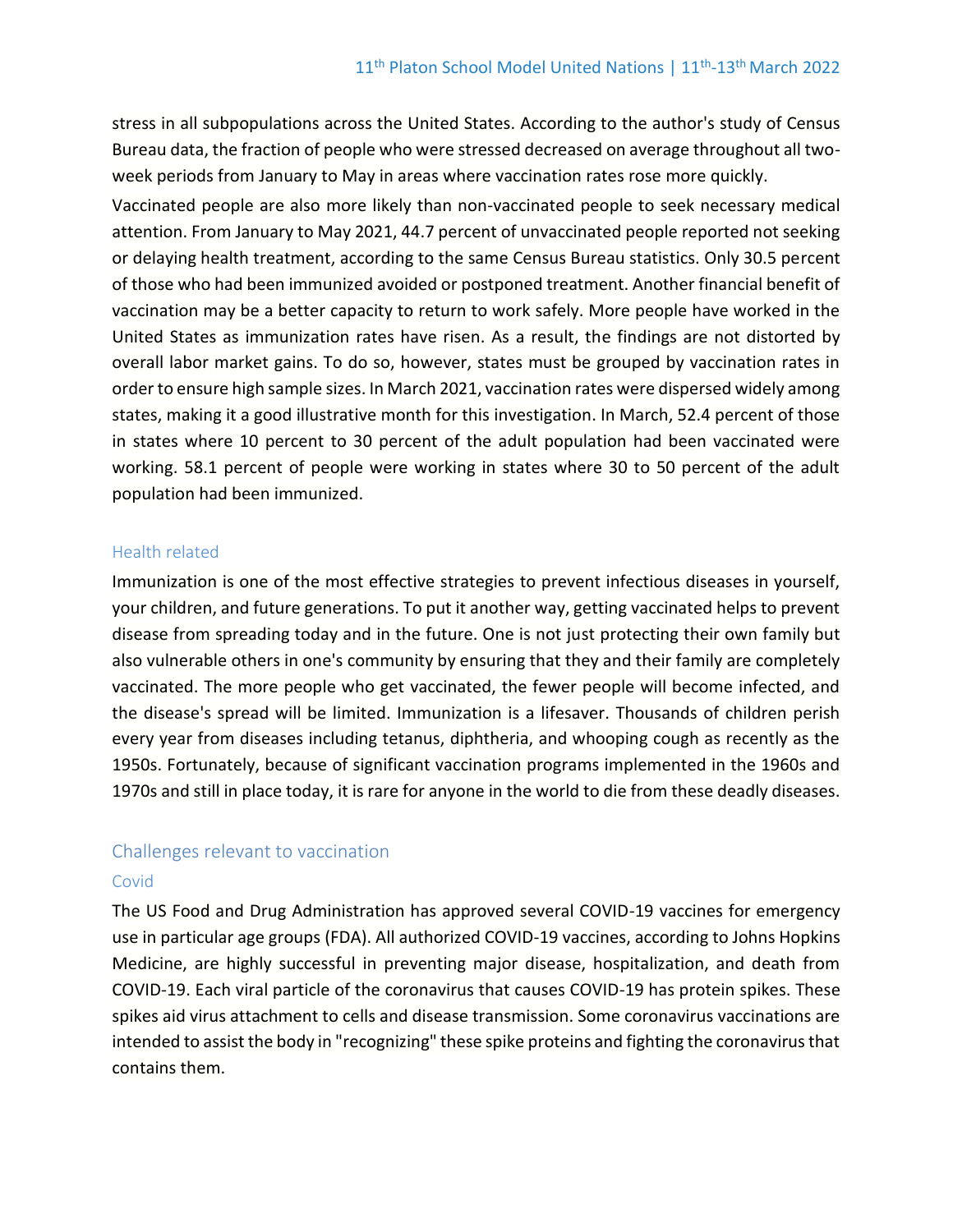When someone receives an effective vaccine, their chances of contracting COVID-19 are reduced if they come into contact with the coronavirus. The vaccine's effectiveness in preventing major disease, hospitalization, and death is more significant. At the moment, all three vaccines are highly effective in avoiding COVID-19-related major illness, hospitalization, and death. Because of widespread immunization, the coronavirus will infect fewer people.This will limit the virus's ability to propagate among populations while also limiting its ability to change into new strains. A COVID-19 vaccination must pass specific tests and meet certain standards in order to be labeled safe and effective. Scientific data from research is used by organizations like the National Academy of Sciences, the National Institutes of Health, and the Food and Drug Administration (FDA) to assist in deciding whether and when new treatments and vaccines can be made available to the public. It's vital to know that COVID-19 cannot be contracted by vaccination. The vaccines contain proteins or other biological ingredients to trigger the immune response, but they do not contain the coronavirus. Vaccine hesitancy is one of the top ten global health problems, according to the World Health Organization. In the case of COVID, refusal or postponement of vaccination has been a major issue, with anti-vax and freedom marches dominating the press in recent months. Vaccine hesitancy is still a problem, despite occasional evidence to the contrary. In several sections of the country, vaccination rates are on track to exceed 85 percent or even higher than 90 percent. And, according to a recent poll, only 9% of individuals said they were unlikely to get vaccinated. "Vaccine worries have plummeted to a record low," according to the paper. The terror hasn't subsided much. Rather, obligatory vaccination of select groups in the society, as well as severe consequences for individuals who refuse to get vaccinated, is pushing increased vaccination rates.

#### Other kinds of challenges

One of the most cost-effective and possibly fair public health treatments is immunizing children against vaccine-preventable diseases. Despite this, 19.9 million people in the world's annual birth cohort are either under-vaccinated or have never been vaccinated.

In both a technical and socioeconomic perspective, the obstacles and restrictions of vaccinating poultry in locations where suitable infrastructure and human resources are inadequate are addressed. The following topics are covered in depth: selecting an appropriate vaccine and vaccination technique, including the benefits and drawbacks of a combined vaccine against highly pathogenic avian influenza (HPAI) and Newcastle disease, addressing the differences between endemic disease and emergency disease control, vaccine conservation and distribution, evaluation of flocks to be vaccinated in terms of disease status, immunocompetence, and production systems, desegregation of flocks to be vaccinated, and desegregation of flocks to be vaccinated.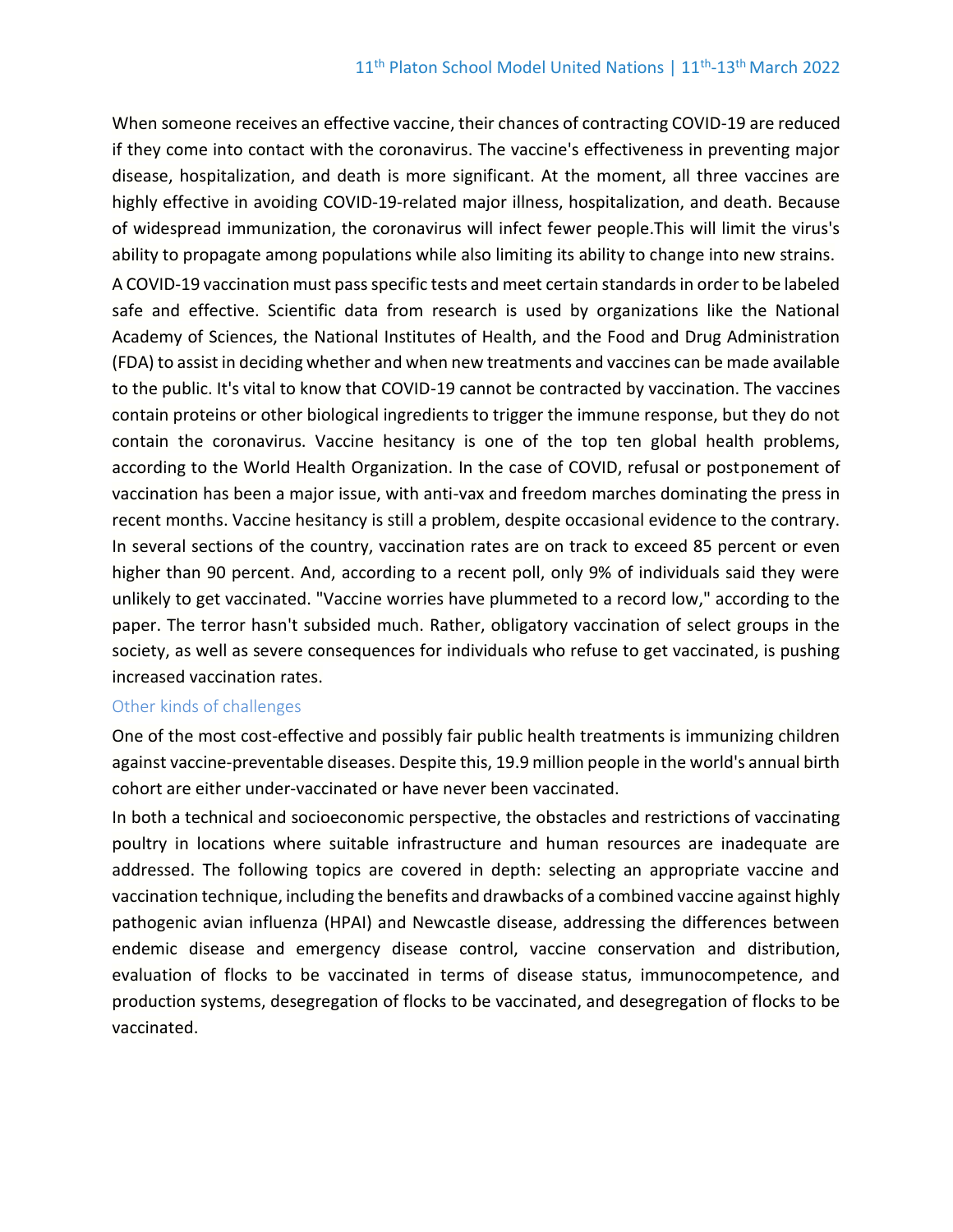#### Case studies

Throughout the years, the world has suffered different pandemics and epidemics. Luckily, there have been vaccines developed to combat most of these.

Parents were terrified of the polio epidemics that came every summer, so they kept their children out of swimming pools, sent them to stay with relatives in the US, and demanded that the spread of polio be understood. They waited for a vaccination, watching vaccine trials with bated breath and sending dimes to the White House to aid the cause. The US rejoiced when the polio vaccine was approved in 1955, and its inventor, Jonas Salk, became an overnight hero. The measles vaccine was produced in 1963, and by the late 1960s, vaccinations against mumps (1967) and rubella were also available (1969). Dr. Maurice Hilleman combined these three immunizations into the MMR vaccine in 1971. One vaccination was phased out in the 1970s. After 1972, the smallpox vaccination was no longer recommended for use due to successful eradication efforts. Vaccine research continued during the 1970s, but no new vaccinations were introduced.

In 1985, the Haemophilus influenzae type b vaccine was approved by scientists and doctors in the USA, and in 1989, it was added to the recommended immunization schedule. The hepatitis B vaccine had been added to the schedule when it was republished in 1994. The hepatitis B vaccine was not new; it had been approved in 1981 for high-risk groups such newborns whose mothers had hepatitis B surface antigen positive moms, healthcare workers, intravenous drug users, homosexual males, and those who had several sexual partners. The inoculation of these groups, however, did not effectively stem the spread of the hepatitis B virus. This is due to the fact that roughly one-third of patients with acute illness did not belong to any known risk groups. These failed attempts to prevent hepatitis B by simply immunizing high-risk groups led to a change in advice to immunize all babies in 1991. Hepatitis B disease was practically eradicated in children under the age of 18 in the United States as a result of this suggestion.

Because of changes that clinicians needed to know, such as comprehensive information about who should receive each vaccine, age(s) of reception, number of doses, duration between doses, or usage of combination vaccines, a yearly update to the schedule became important as more vaccines became available. In addition, new vaccines have been included. Annual updates to both the childhood and adult vaccination schedules provide assistance to healthcare practitioners in the form of new recommendations, changes to current recommendations, or clarifications to help with the schedule's interpretation in certain situations. Expert committees from the Centers for Disease Control and Prevention, the American Academy of Pediatrics, and the American Academy of Family Physicians review the schedules.

#### The sociopolitical perception of vaccines

Individuals must consider social welfare beyond self-interest in order to eradicate contagious diseases, regardless of ethnic, religious, or national group boundaries. Vaccination has thus been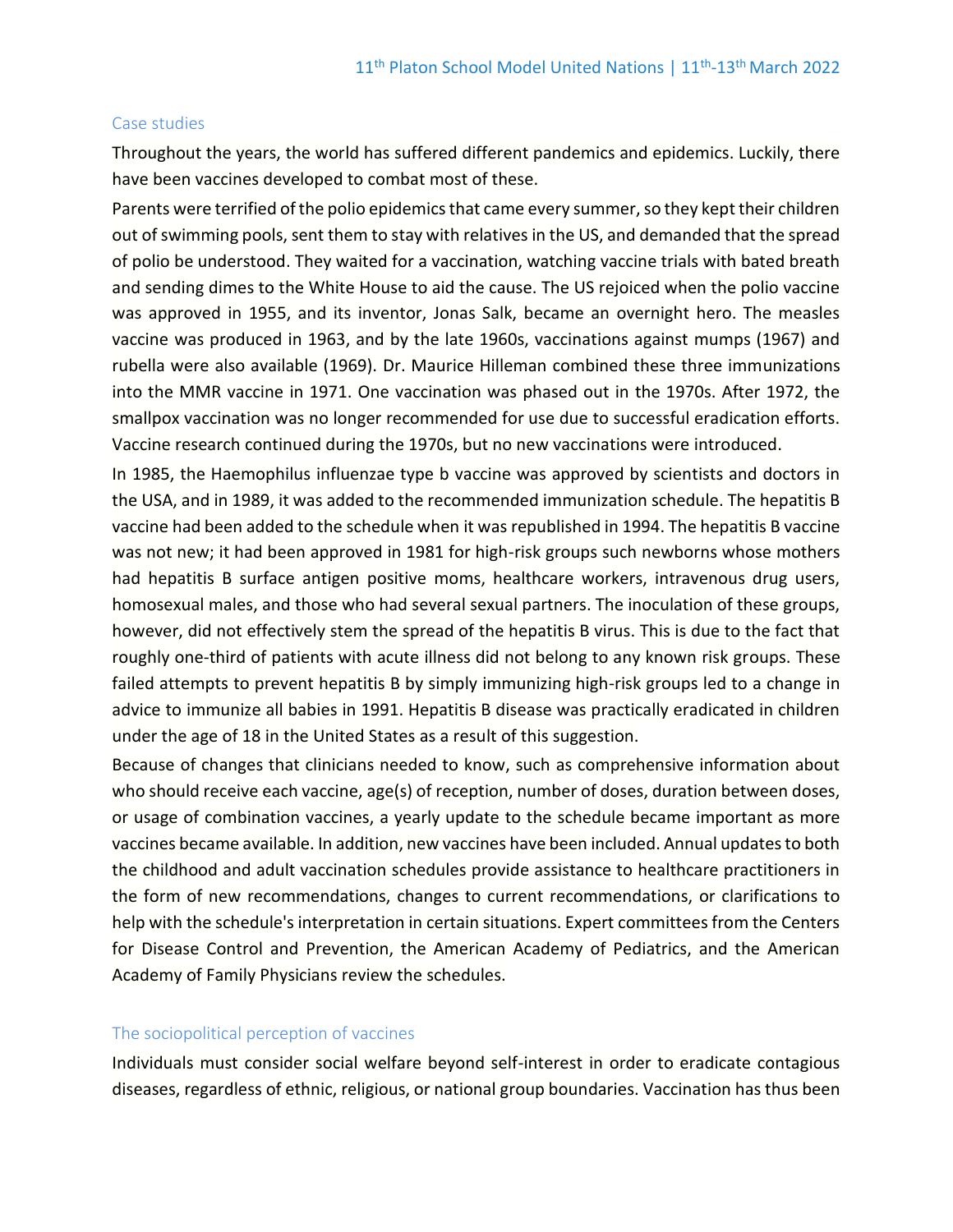offered as a social compact under which individuals are ethically obligated to get vaccinated. However, nothing is known about whether or not people actually follow through on this social contract. If this is the case, vaccinated people should repay the favor by being more charitable to another vaccinated person. On the other hand, generosity should drop if the other refuses to vaccinate and breaks the social compact. Three pre-registered experiments looked at how a person's own vaccination behavior, that of others, and that of others' group membership influenced a person's charity toward other people.

In order to contain the COVID-19 pandemic, the development and uptake of the COVID-19 vaccine is a key priority. The public's perception of the COVID-19 vaccine has a direct impact on immunization compliance and coverage. To undertake a public opinion comparison surrounding the COVID-19 vaccination, this study utilizes a cultural sensitivity approach and uses two wellknown social media platforms in the United States (Twitter) and China (Weibo). Results from semantic network analysis show that social media users in the two countries shared interests in domestic vaccination programs, priority groups, COVID-19 variant difficulties, and the worldwide pandemic situation. Twitter users, on the other hand, were more likely to share personal vaccination experiences and anti-vaccine sentiments. Weibo users, on the other hand, showed clear respect for officials and expressed more positive emotions towards the COVID-19 vaccine. Differences in cultural traits between the two countries explained the inequalities. The findings shed light on how to perceive public health challenges in cross-cultural contexts and show how social media may be used to perform health informatics research and explore public attitudes during times of public health crisis.

## Vaccines in LEDCs

#### Unequal vaccine distribution

COVAX has now sent 40 million pills to 100 countries, but he stressed that this is far from enough, noting that the WHO had anticipated to distribute 100 million doses by now. Some countries have gotten nothing, none have gotten enough, and some aren't getting their second-round allocations on schedule. To increase production and supply, WHO is collaborating with Gavi, the Vaccine Alliance, and the Coalition for Epidemic Preparedness Innovations. He added that the African Union will develop the New Partnership for African Manufacturing, and that a COVAX manufacturing task force has been constituted. Starting with three mRNA facilities in Rwanda, Senegal, and South Africa, the plan is to develop five vaccine production centres across Africa. Through the African Medicines Agency, WHO is also building regional regulatory capabilities.<sup>9</sup>

<sup>&</sup>lt;sup>9</sup> "Unequal Vaccine Distribution Self-Defeating, World Health Organization Chief Tells Economic and Social Council's Special Ministerial Meeting | Meetings Coverage and Press Releases." *United Nations*, United Nations, [www.un.org/press/en/2021/ecosoc7039.doc.htm.](http://www.un.org/press/en/2021/ecosoc7039.doc.htm)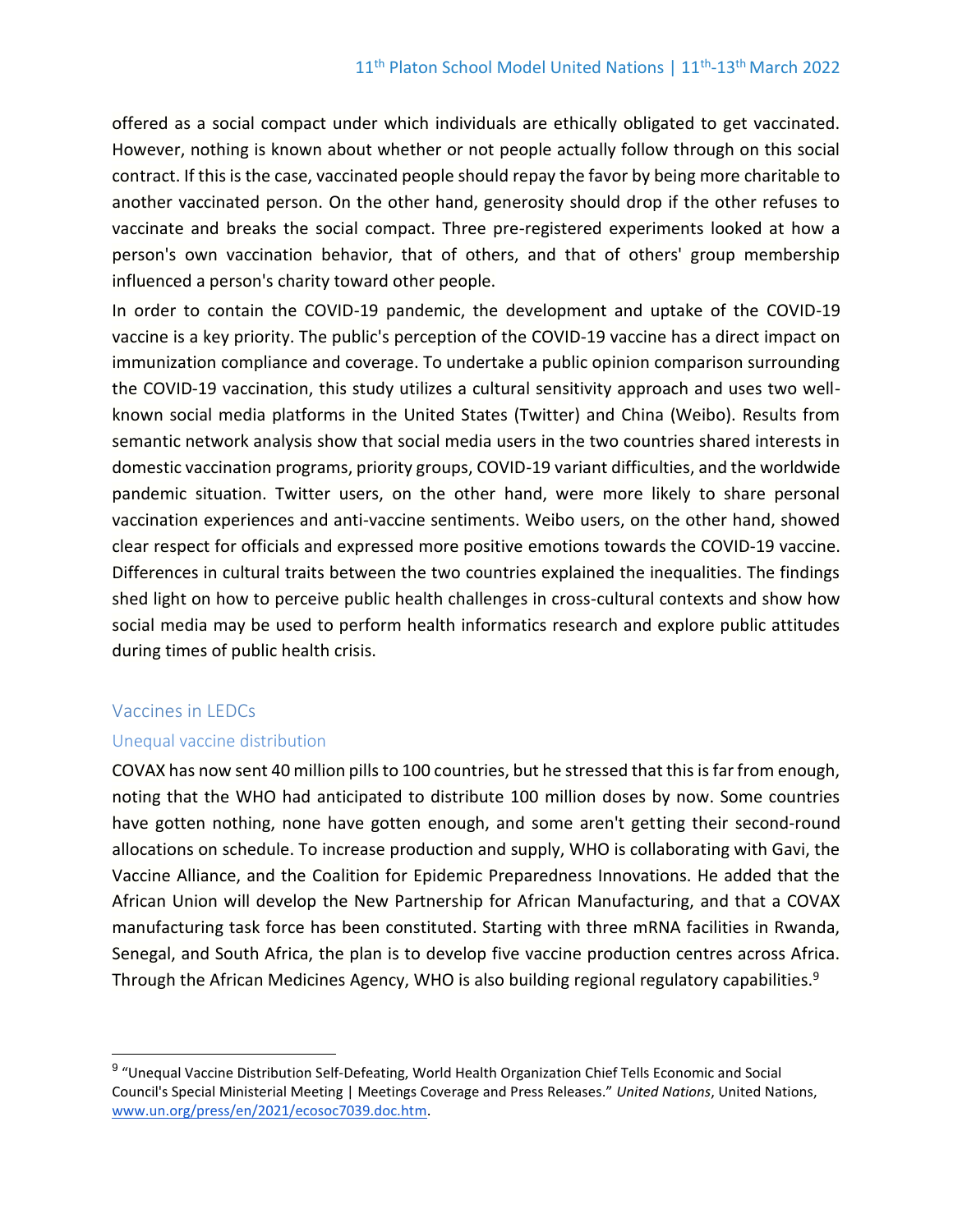#### Vaccine equity

Some of the world's poorest and most vulnerable individuals are suffering as a result of the worldwide failure to share vaccines equally. New types of concern indicate that infection risks have grown in all countries for those who have not yet been vaccinated.

There are enough vaccine doses available worldwide to reduce transmission and save countless lives if they reach the people who need them the most. The best hope for curbing the coronavirus epidemic, saving lives, and assuring a worldwide economic recovery is widespread availability to COVID-19 vaccinations. The WHO Strategy to Achieve Global COVID-19 Vaccination by Mid-2022 lays out the path we must all take together to reach our goals of vaccination 40% of the population in each country by the end of this year and 70% by the middle of next year.<sup>10</sup>

## MAJOR COUNTRIES AND ORGANIZATIONS INVOLVED

#### United States of America

According to the Centers for Disease Control and Prevention, around 237.1 million people have gotten at least one dose of a Covid-19 vaccine, with about 200.4 million people fully immunized either Johnson & Johnson's single-dose vaccination or Pfizer-BioNTech and Moderna's two-dose series.<sup>11</sup> Since Aug. 13, the day after the Food and Drug Administration opened up eligibility for third injections for some people with compromised immune systems, the C.D.C. announced that roughly 48.9 million fully vaccinated persons have received an additional vaccine dosage. This number includes those who received a booster dose, which the Food and Drug Administration approved on Sept. 22 for Pfizer recipients over 65 or at high risk of severe Covid-19. The Food and Drug Administration approved booster doses for Johnson & Johnson beneficiaries, as well as Moderna patients over 65 or at high risk of severe Covid-19, on Oct. 20. It will also allow healthcare providers to administer a different Covid-19 vaccination to them than the one they received initially. On Nov. 19, the Food and Drug Administration approved booster doses of the Pfizer and Moderna vaccines for people aged 18 and up. Prior to mid-August, an estimated 1.2 million people in the United States may have received prohibited additional doses, according to the Centers for Disease Control and Prevention. Federal officials approved two-dose vaccines manufactured by Pfizer and Moderna for emergency use in December 2020. In February, regulators approved Johnson & Johnson's one-dose vaccine, but on April 13 they urged a halt to its use due to concerns of blood clots in a limited number of patients. All 50 states have put a halt

<sup>10</sup> "Vaccine Equity." *World Health Organization*, World Health Organization[, www.who.int/campaigns/vaccine](http://www.who.int/campaigns/vaccine-equity)[equity.](http://www.who.int/campaigns/vaccine-equity)

<sup>11</sup> "CDC Covid Data Tracker." *Centers for Disease Control and Prevention*, Centers for Disease Control and Prevention, [www.covid.cdc.gov/covid-data-tracker/.](http://www.covid.cdc.gov/covid-data-tracker/)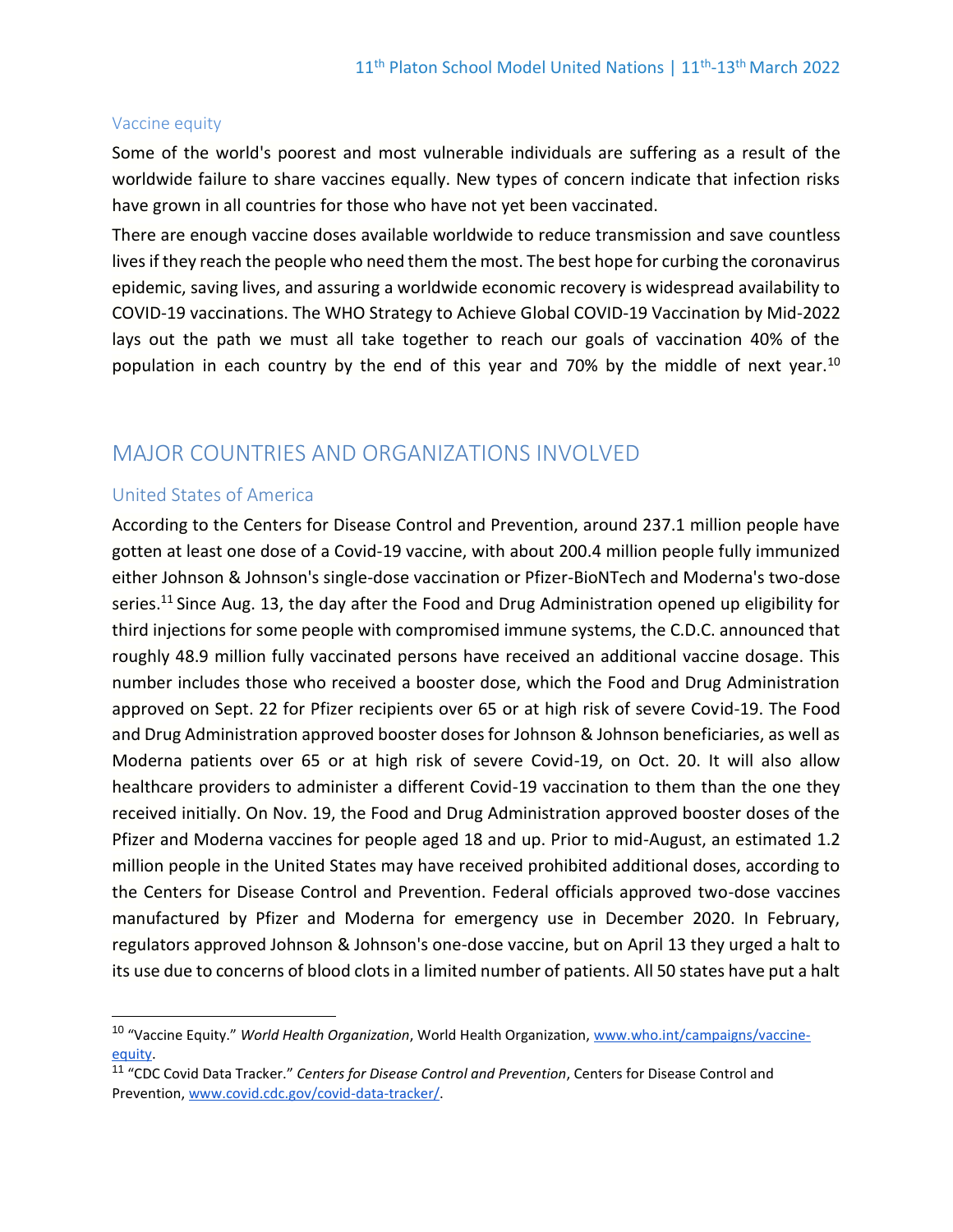to such immunizations or have advised providers to do so. On April 23, the government lifted the Johnson & Johnson moratorium, allowing states to restart vaccines.

In August, regulators granted emergency use clearance for those with weaker immune systems to receive a third dosage of the Pfizer and Moderna vaccines, then in September and October, they expanded that authorization to include booster shots for many Americans.

The federal authorities approved the Pfizer vaccination for persons aged 16 and up on Aug. 23, marking the country's first full approval of a Covid-19 vaccine. On Oct. 29, the Food and Drug Administration approved the Pfizer vaccine for youngsters aged 5 to 11. The vaccine's emergency use authorization is still in effect for those aged 5 to 15, as well as those taking extra doses.<sup>12</sup>

Between 1994 and 2013, vaccines averted nearly 300 million illnesses and 732,000 deaths in children born in the United States. Smallpox has been eradicated, polio has been substantially reduced, and other diseases such as rubella, diphtheria, and Haemophilus influenzae type b infections have all been significantly reduced as a result of vaccinations. Childhood vaccination rates are still quite high, thanks to regulations like requiring vaccines for school admission. However, as immunizations have decreased public awareness of vaccine-preventable diseases (VPDs), the necessity and safety of vaccinations have been questioned. Parental views on immunization range from modest concerns to outright refusal, ranging from requests to delay or spread out vaccinations to outright refusal.

#### **Germany**

Germany was one of the first countries to secure production capacity. In June, Germany formed a vaccination alliance with the Netherlands, Italy, and France. The activities were carried out in collaboration with the European Commission in order to maximize the impact of our efforts. The European Commission is now negotiating deals with makers of promising vaccine candidates on behalf of EU member states, with significant input from the Federal Ministry of Health. The goal is to secure purchasing choices for EU member states for vaccine doses from diverse manufacturers and based on different platform technologies, as well as to build up vaccine manufacturing capacity in the EU in a timely manner through advance purchase agreements (APAs). A number of pharmaceutical companies have already signed APAs with the EU Commission. Germany is entitled to the number of doses equivalent to its proportion of the total EU population under the terms of the APAs. Germany also joined the multinational vaccine platform COVAX in September as part of a "Team Europe" approach. COVAX is dedicated to ensuring a fair and transparent worldwide distribution of future COVID-19 vaccines, with the goal of providing vaccination access to the 92 low- and middle-income countries that are part of the

<sup>12</sup> The New York Times. "See How Vaccinations Are Going in Your County and State." *The New York Times*, The New York Times, 17 Dec. 2020, [www.nytimes.com/interactive/2020/us/covid-19-vaccine-doses.html.](http://www.nytimes.com/interactive/2020/us/covid-19-vaccine-doses.html)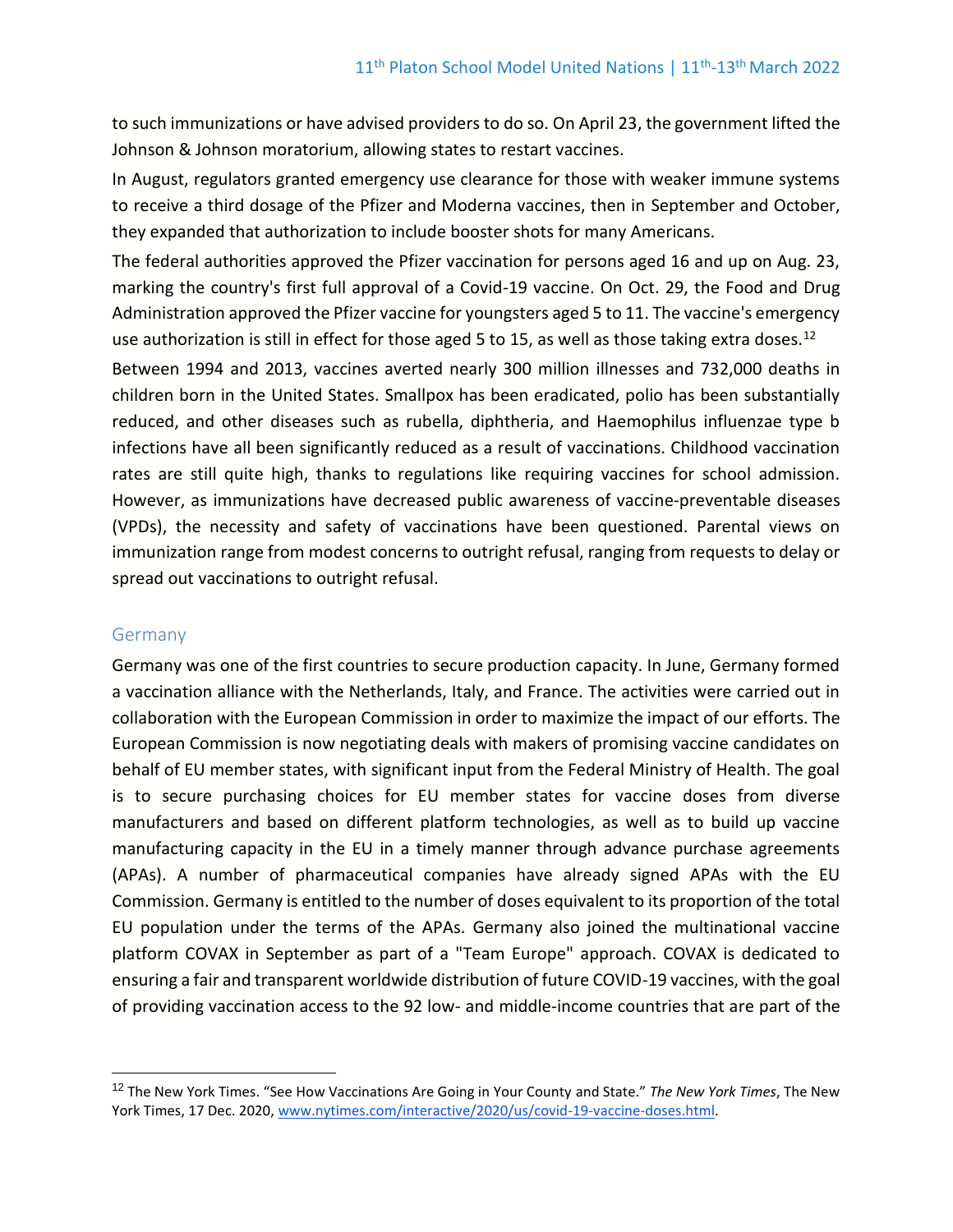COVAX program. COVAX is funded by development assistance. COVAX receives financing from the EU and Germany for use in vaccine procurement in low-income countries.<sup>13</sup>

After the German government backed a bill requiring all children to obtain a measles vaccination before attending school or kindergarten, parents who fail to vaccinate their children could face substantial fines. According to the European Centre for Disease Prevention and Control, Germany had one of the highest numbers of measles cases in Europe between March 2018 and February 2019, with 651. According to the Health Ministry, 429 instances had been reported in Germany by mid-June, indicating that the epidemic is worsening.

#### China

Sinovac and Sinopharm, two Chinese vaccine manufacturers, have joined the worldwide vaccine sharing system Covax, which aims to give vaccines to poorer countries. As part of the initiative, the Global Alliance for Vaccines and Immunization (Gavi) stated it will make 110 million doses of the vaccines available. Covax has agreements with 11 vaccine producers and expects to distribute 2 billion doses globally by early 2022. Sinopharm and Sinovac, which have been approved for emergency use by the World Health Organization (WHO), are already in use in China and dozens of other nations. The CoronaVac, an inactivated vaccine, was developed by Sinovac, a Beijingbased biopharmaceutical business. It works by exposing the body's immune system to the virus via dead viral particles without triggering a significant illness reaction. Moderna and Pfizer's vaccines, on the other hand, are mRNA vaccines. This means that only a portion of the coronavirus' genetic code is injected into the body, causing the body to produce viral proteins rather than the entire virus, which is enough to train the immune system to attack. Sinovac, like the Oxford vaccine, which is created from a genetically engineered virus that causes the common cold in chimps, has the advantage of being able to be stored in a regular refrigerator at 2-8 degrees Celsius. Moderna's vaccine, on the other hand, must be refrigerated at -20C and Pfizer's vaccine at -70C. As a result, both Sinovac and the Oxford-AstraZeneca vaccine are far more valuable to developing countries, which may lack the infrastructure to keep huge quantities of vaccine at such low temperatures.<sup>14</sup>

According to the South China Morning Post, China witnessed its "biggest public health crisis in years" in July 2018. Changsheng Biotechnology, a Chinese vaccine manufacturer, was found to have falsified production and inspection records and modified process settings and equipment at will during the production of freeze-dried human rabies vaccines. Furthermore, Changsheng Biotechnology's inferior diphtheria, pertussis, and tetanus (DPT) vaccines were given to 215 184 Chinese youngsters, while Wuhan Institute of Biological Products' substandard DPT vaccines

<sup>13</sup> "Germany's Information Platform on the Coronavirus." *Together against Corona | The Federal Ministry of Health*[, www.zusammengegencorona.de/en/vaccines-immunity-and-medicines-combating-covid-19/.](http://www.zusammengegencorona.de/en/vaccines-immunity-and-medicines-combating-covid-19/)

<sup>14</sup> "Covid: What Do We Know about China's Coronavirus Vaccines?" *BBC News*, BBC, 13 July 2021, [www.bbc.com/news/world-asia-china-57817591.](http://www.bbc.com/news/world-asia-china-57817591)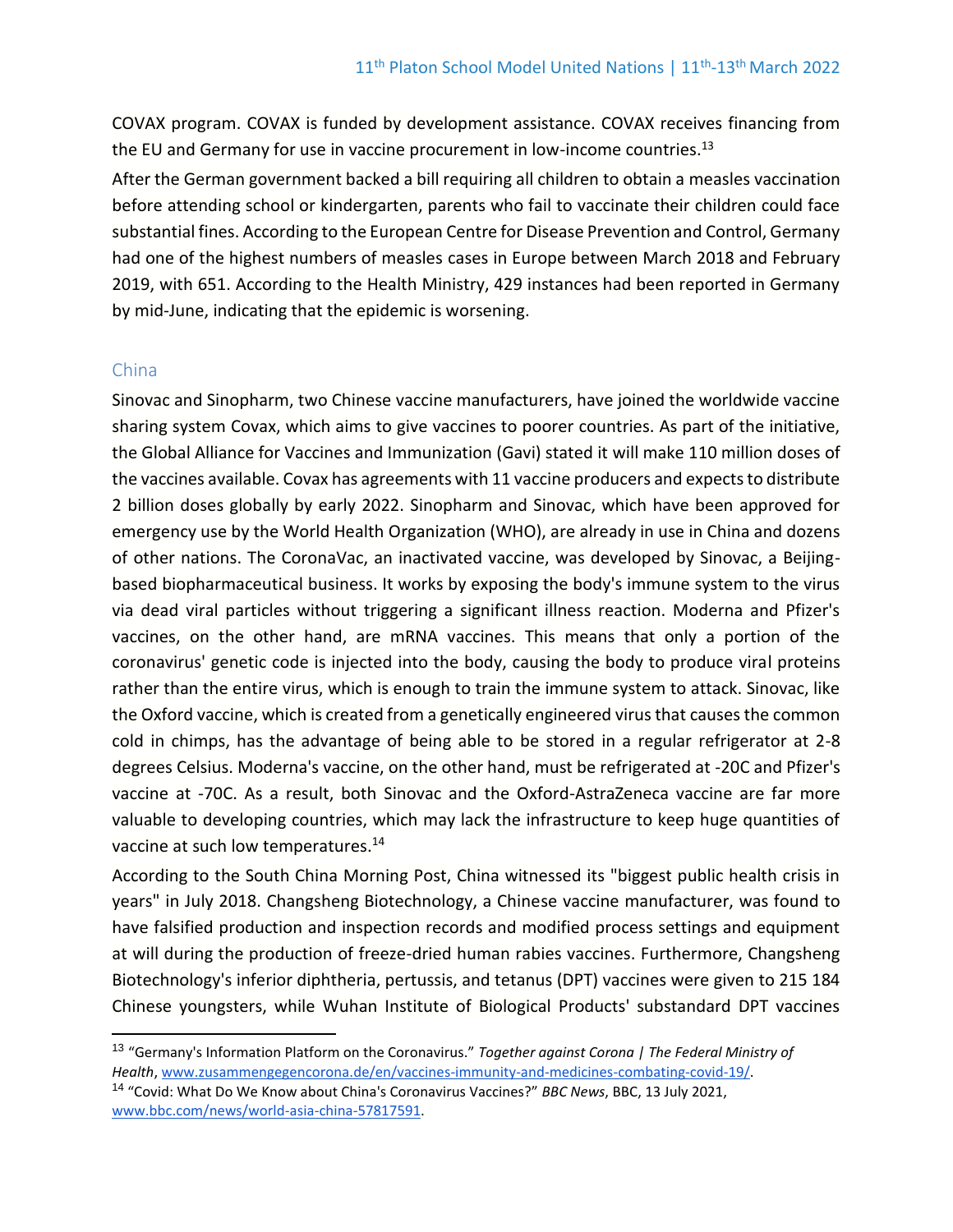were distributed in Hebei and Chongqing. China's medicines authority initiated an investigation against all vaccine manufacturers on July 25. Chinese police have detained 15 people from Changsheng Biotechnology, including the chairman.

## Zimbabwe

Zimbabwe had been looking into the possibility of immunizing teenagers aged 14 to 17 years against COVID-19 as a way to improve population protection, and on Wednesday, Minister of Information, Publicity and Broadcasting Services, Senator Monica Mutsvangwa, announced that Cabinet had finally given its approval. Meanwhile, Minister Mutsvangwa announced that Chitungwiza Municipality health staff will now work under the Ministry of Health and Child Care in an effort to alleviate manpower shortages and increase the number of individuals vaccinated per day in Chitungwiza. To achieve 60 percent herd immunity, the government is making every effort to vaccinate as many people as possible. Out of the required 20 million doses, a total of 13 million COVID-19 doses have been purchased. To supplement current national vaccine deployment, Zimbabwe has received 943,200 COVID-19 vaccine doses from the global COVAX Facility.<sup>15</sup>

The vaccines were delivered in batches, with the first batch arriving on September 29th and the second batch arriving today, October 1st, 2021. The Coalition for Epidemic Preparedness Innovations (CEPI), Gavi, the Vaccine Alliance, UNICEF, and WHO have formed the COVAX Facility to ensure that all nations have equitable access to COVID-19 vaccines. The COVID-19 vaccines are made available by generous contributions from over 20 countries through the COVAX Facility. The United States of America, Germany, the United Kingdom, the European Union, Sweden, Canada, and Saudi Arabia are the top seven countries that have donated to the COVAX Facility. In Zimbabwe, a total of 3,051,371 eligible people had got their first dose of COVID-19 vaccination and 2,211,880 had received their second dose as of September 27, 2021.<sup>16</sup>

On September 11 2018, the Zimbabwean government declared a state of emergency, and WHO praised the government for acting fast to put critical controls in place, including providing clean water, encouraging hygiene, cleaning blocked drains, and establishing dedicated treatment centers. The vaccines were obtained through Gavi, the Vaccine Alliance, which funds the global stockpile. "There is no reason why people should still be dying from the "horrific disease" of cholera, which can be prevented with clean water and sanitation," said Seth Barkley, CEO of Gavi.

<sup>15</sup> "Teenagers Now Eligible for Vaccination." *Ministry of Health and Child Care - Teenagers Now Eligible for Vaccination*[, www.mohcc.gov.zw/index.php?option=com\\_content&view=article&id=403%3Ateenagers-now](http://www.mohcc.gov.zw/index.php?option=com_content&view=article&id=403%3Ateenagers-now-eligible-for-vaccination&catid=84&Itemid=435)[eligible-for-vaccination&catid=84&Itemid=435.](http://www.mohcc.gov.zw/index.php?option=com_content&view=article&id=403%3Ateenagers-now-eligible-for-vaccination&catid=84&Itemid=435) 

<sup>16</sup> "Zimbabwe Receives Nearly One Million COVID-19 Vaccine Doses from COVAX." *World Health Organization*, World Health Organization[, www.afro.who.int/news/zimbabwe-receives-nearly-one-million-covid-19-vaccine](http://www.afro.who.int/news/zimbabwe-receives-nearly-one-million-covid-19-vaccine-doses-covax)[doses-covax.](http://www.afro.who.int/news/zimbabwe-receives-nearly-one-million-covid-19-vaccine-doses-covax)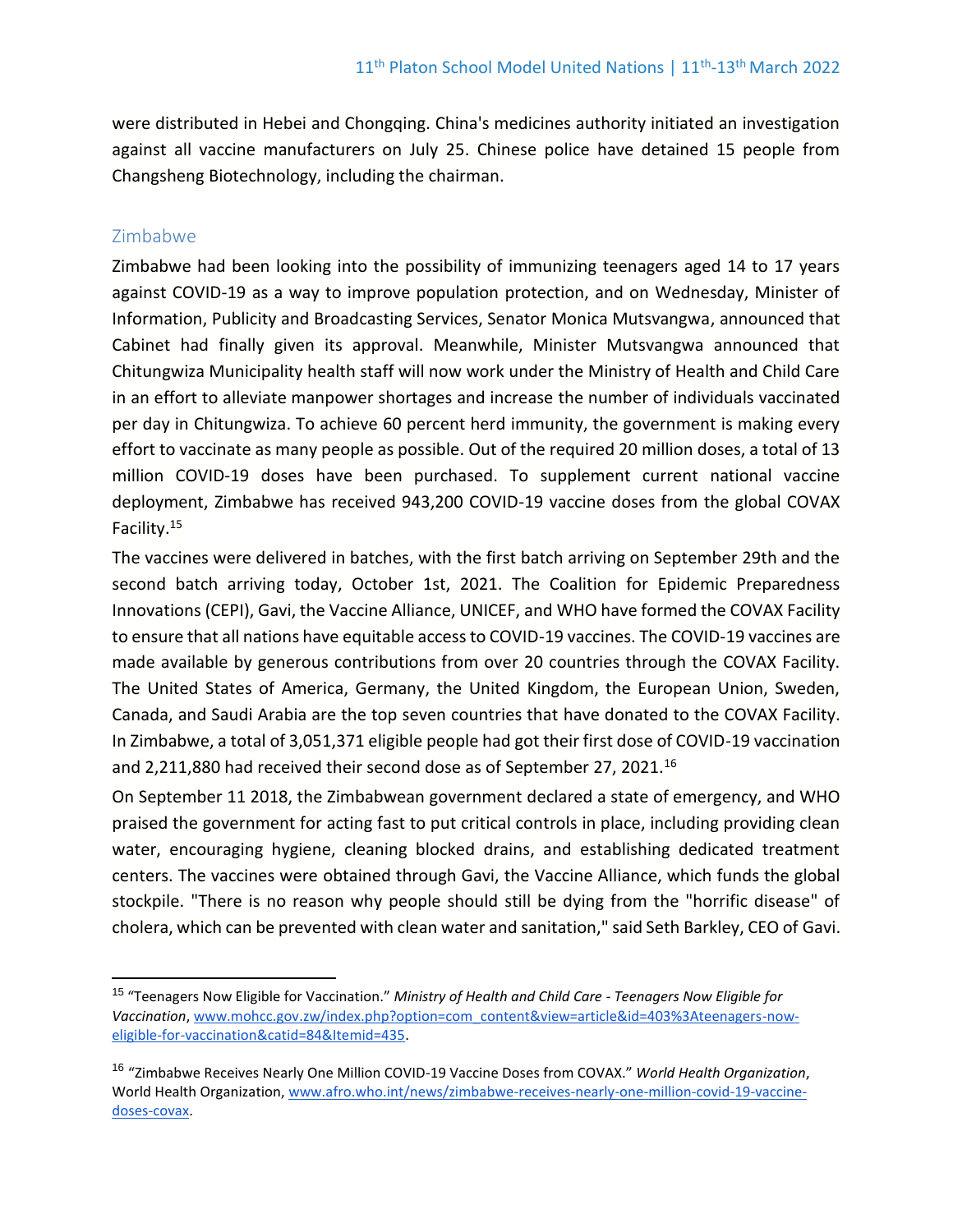"Gavi has worked hard to ensure the global cholera vaccine stockpile remains fully stocked and ready to help stop outbreaks like this," he added.

#### Australia

On December 5, the Therapeutic Goods Administration (TGA) granted provisional approval to the Comirnaty (Pfizer) vaccination for children aged 5 to 11.<sup>17</sup> From 10 January, children aged five to eleven can be vaccinated against Covid-19, making roughly 2.3 million more Australians eligible for the vaccine. The Australian Technical Advisory Panel on Immunisation, an independent group of medical, scientific, and consumer experts, suggested that this age group take the Pizer vaccination at one-third of the dosage provided to individuals aged 12 and higher. After examining the available data, the medication regulator, the Therapeutic Goods Administration, has also cleared the vaccine for this age group. This data includes graphs showing daily new Covid-19 cases in Australia, and everything accompanied by this, such as deaths per day, and cumulative coronavirus cases by state and territory, as well as total doses given in Australia, people vaccinated in Australian states, and the percentage of the population who have received one dose or are double dose fully vaccinated.<sup>18</sup>

When compared to children who did not belong to these socioeconomic categories, vaccination coverage was 3–4 percentage points lower among children of women who gave birth before the age of 20, mothers born overseas, mothers with an Aboriginal background, and parents with a low socio-economic position. MMR1 vaccination coverage for children whose mothers were born overseas fell by 2.1 percentage points in both states between 2007 and 2011. When compared to NSW, WA had poorer coverage among the Aboriginal community (89.5%) and children of young mothers (89.3%). (92.2 and 92.1 percent respectively).<sup>19</sup>

#### World Health Organization

"It is crucial to have equitable access to safe and effective vaccines if the COVID-19 pandemic is to be stopped, so seeing so many vaccines being tested and developed is quite encouraging." WHO and its partners are working relentlessly to discover, manufacture, and distribute safe and effective vaccinations. Through the "Global Vaccine Action Plan 2011-2020," WHO is working

<sup>18</sup> "COVID-19 Vaccine Australia Rollout Tracker: Per Cent of Population Vaccinated and Vaccination Rate by State." *The Guardian*, Guardian News and Media, [www.theguardian.com/australia-news/datablog/ng](http://www.theguardian.com/australia-news/datablog/ng-interactive/2021/dec/10/covid-19-vaccine-rollout-australia-vaccination-rate-progress-how-many-people-vaccinated-percent-tracker-australian-states-number-total-daily-live-data-stats-updates-news-schedule-tracking-chart-percentage-new-cases-today)[interactive/2021/dec/10/covid-19-vaccine-rollout-australia-vaccination-rate-progress-how-many-people](http://www.theguardian.com/australia-news/datablog/ng-interactive/2021/dec/10/covid-19-vaccine-rollout-australia-vaccination-rate-progress-how-many-people-vaccinated-percent-tracker-australian-states-number-total-daily-live-data-stats-updates-news-schedule-tracking-chart-percentage-new-cases-today)[vaccinated-percent-tracker-australian-states-number-total-daily-live-data-stats-updates-news-schedule-tracking](http://www.theguardian.com/australia-news/datablog/ng-interactive/2021/dec/10/covid-19-vaccine-rollout-australia-vaccination-rate-progress-how-many-people-vaccinated-percent-tracker-australian-states-number-total-daily-live-data-stats-updates-news-schedule-tracking-chart-percentage-new-cases-today)[chart-percentage-new-cases-today.](http://www.theguardian.com/australia-news/datablog/ng-interactive/2021/dec/10/covid-19-vaccine-rollout-australia-vaccination-rate-progress-how-many-people-vaccinated-percent-tracker-australian-states-number-total-daily-live-data-stats-updates-news-schedule-tracking-chart-percentage-new-cases-today)

<sup>19</sup> Arat, Arzu, et al. "Childhood Vaccination Coverage in Australia: An Equity Perspective - BMC Public Health." *BioMed Central*, BioMed Central, 7 July 2021, [www.bmcpublichealth.biomedcentral.com/articles/10.1186/s12889-](http://www.bmcpublichealth.biomedcentral.com/articles/10.1186/s12889-021-11345-z) [021-11345-z.](http://www.bmcpublichealth.biomedcentral.com/articles/10.1186/s12889-021-11345-z)

<sup>17</sup> "Vaccines for Australia's Five- to 11-Year-Olds: What Do We Know and How Do I Book?" *The Guardian*, Guardian News and Media, 10 Dec. 2021[, www.theguardian.com/australia-news/2021/dec/10/vaccines-for-australias-five](http://www.theguardian.com/australia-news/2021/dec/10/vaccines-for-australias-five-to-11-year-olds-what-do-we-know-and-how-do-i-book)[to-11-year-olds-what-do-we-know-and-how-do-i-book.](http://www.theguardian.com/australia-news/2021/dec/10/vaccines-for-australias-five-to-11-year-olds-what-do-we-know-and-how-do-i-book)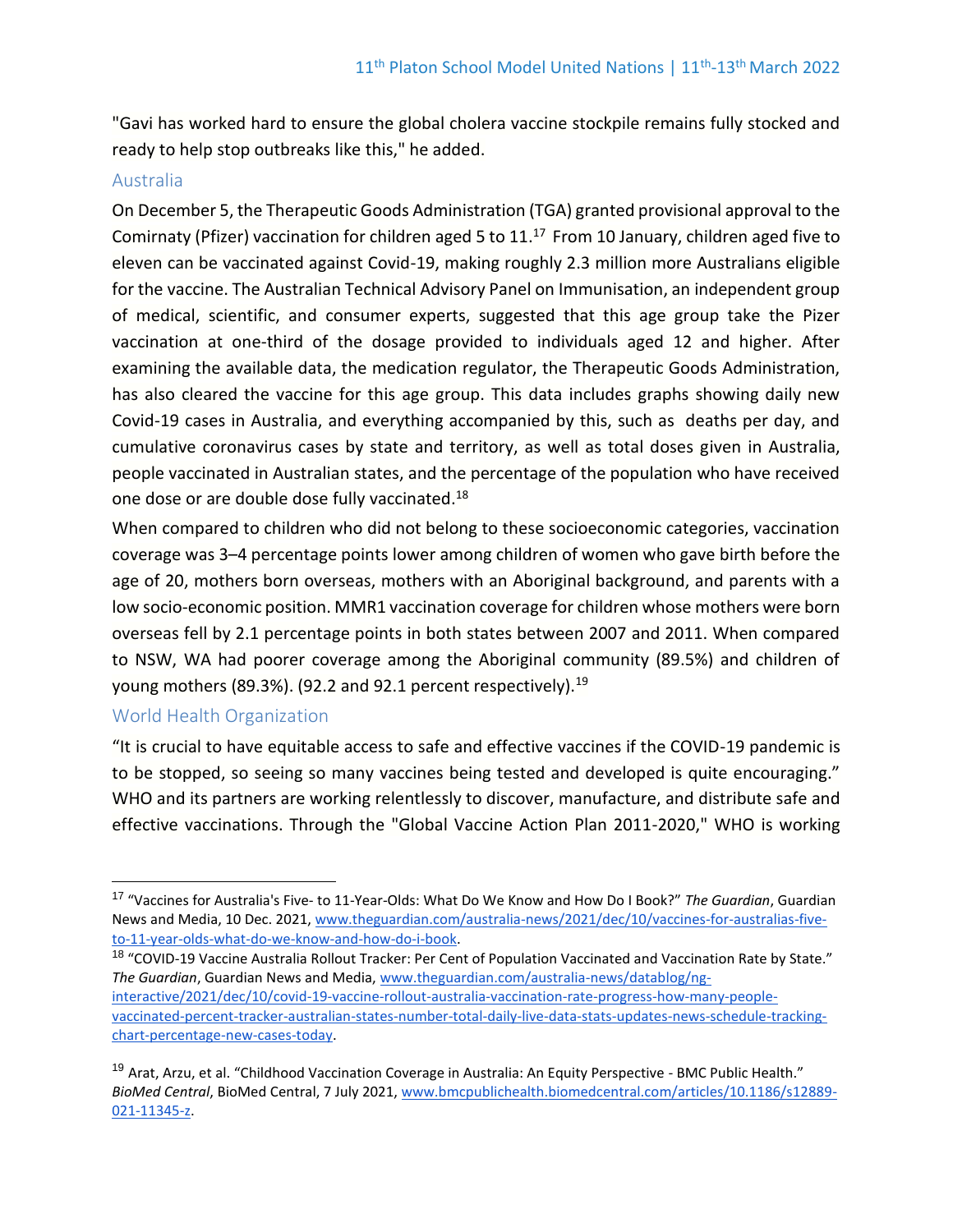with nations and partners to improve global immunization coverage. With this plan the WHO is trying to:

1. Assists all countries in making immunization a priority, which means WHO collaborates with them to develop national targets and programs, as well as necessary financial and human resources.

2. Encourages individuals and communities to recognize the importance of vaccines and to demand immunization as a right and a responsibility.

3. Creates plans and materials to guarantee that everyone receives immunizations.

4. Improves immunization systems so that they can be used as a platform for other health treatments.

5. Ensures that vaccine supply systems are safe and reliable by increasing immunization funding.

6. Creates new and improved vaccinations through targeted research and development.<sup>20</sup>

Vaccine hesitancy was identified as one of the top ten global health hazards by the World Health Organization (WHO) in 2019, citing complacency, inconvenient access, and a lack of confidence as the main factors. Shortly after the COVID-19 pandemic ravaged the globe, vaccine hesitancy garnered worldwide prominence, with many residents in countries like the United States refusing to take approved COVID-19 immunizations owing to concerns about safety, adverse effects, or a general distrust of the government.

## Office of the United Nations High Commissioner for Human rights

The United Nations Human Rights Office (UN Human Rights) is the world's foremost human rights organization. They symbolize the international community's commitment to promoting and protecting the full spectrum of human rights and freedoms enshrined in the Universal Declaration of Human Rights. The High Commissioner and the Office each have a distinct role to play in: Promoting and protecting all human rights, assisting people in becoming more empowered, aiding governments by sensitive decision-making and development programming are aided by our monitoring and analysis and help thousands of people with capacity-building and legal guidance, assisting in the development and wise implementation of laws and policies all around the world.<sup>21</sup>

<sup>20</sup> "Vaccines and Immunization." *World Health Organization*, World Health Organization, [www.who.int/westernpacific/health-topics/vaccines-and-immunization.](http://www.who.int/westernpacific/health-topics/vaccines-and-immunization)

<sup>21</sup> "Who We Are." *OHCHR*[, www.ohchr.org/EN/AboutUs/Pages/WhoWeAre.aspx.](http://www.ohchr.org/EN/AboutUs/Pages/WhoWeAre.aspx)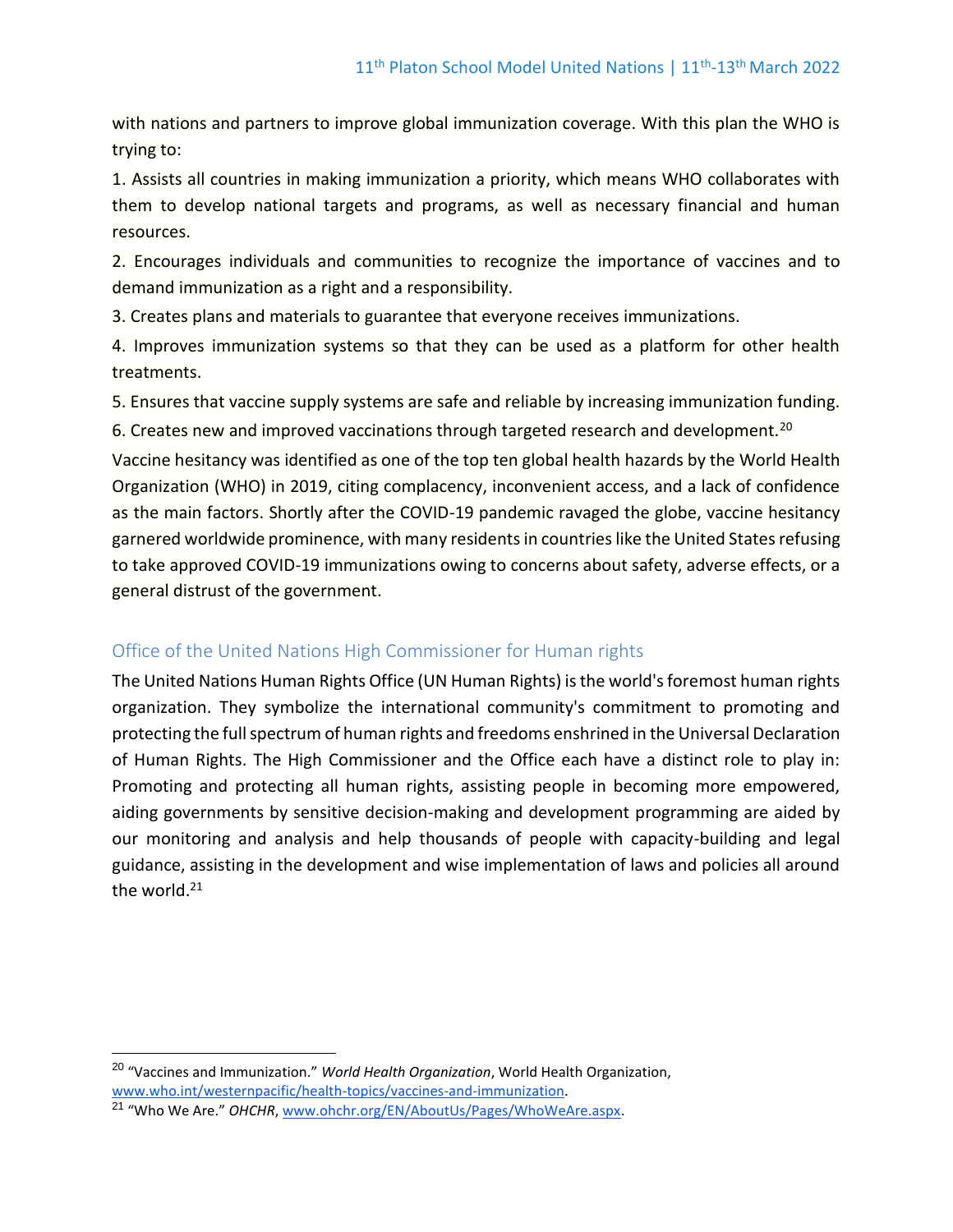# TIMELINE OF EVENTS

| <b>Date of Event</b>  | <b>Description of Event</b>                                                                           |
|-----------------------|-------------------------------------------------------------------------------------------------------|
| 1796                  | Edward Jenner tests his theory on immunization and creates the<br>first vaccines                      |
| 1798                  | Jenner publishes his study                                                                            |
| 1800                  | Jenner's study gets translated resulting in mass vaccination on a<br>global scale                     |
| 1820s                 | Laws for the smallpox vaccine are implemented in the kingdom of<br>Hanover                            |
| 1853                  | A universal law is established in which it is required for smallpox<br>vaccinations to be distributed |
| March of 1885         | Anti-vaxxer protests regarding the smallpox vaccine take place                                        |
| 1959                  | Compulsory vaccination laws are implemented in the UK                                                 |
| 1980                  | The World Health Organisation declares the world free of smallpox                                     |
| 1998                  | Andrew Wakefield publishes his study on the link between vaccines<br>and autism                       |
| 2010                  | Wakefield's study is discredited                                                                      |
| 31st of December 2019 | The first case of the coronavirus is recorded                                                         |
| 21st of December 2020 | Covid vaccines are first distributed                                                                  |
| 2021                  | Protests are conducted regarding the COVID vaccines                                                   |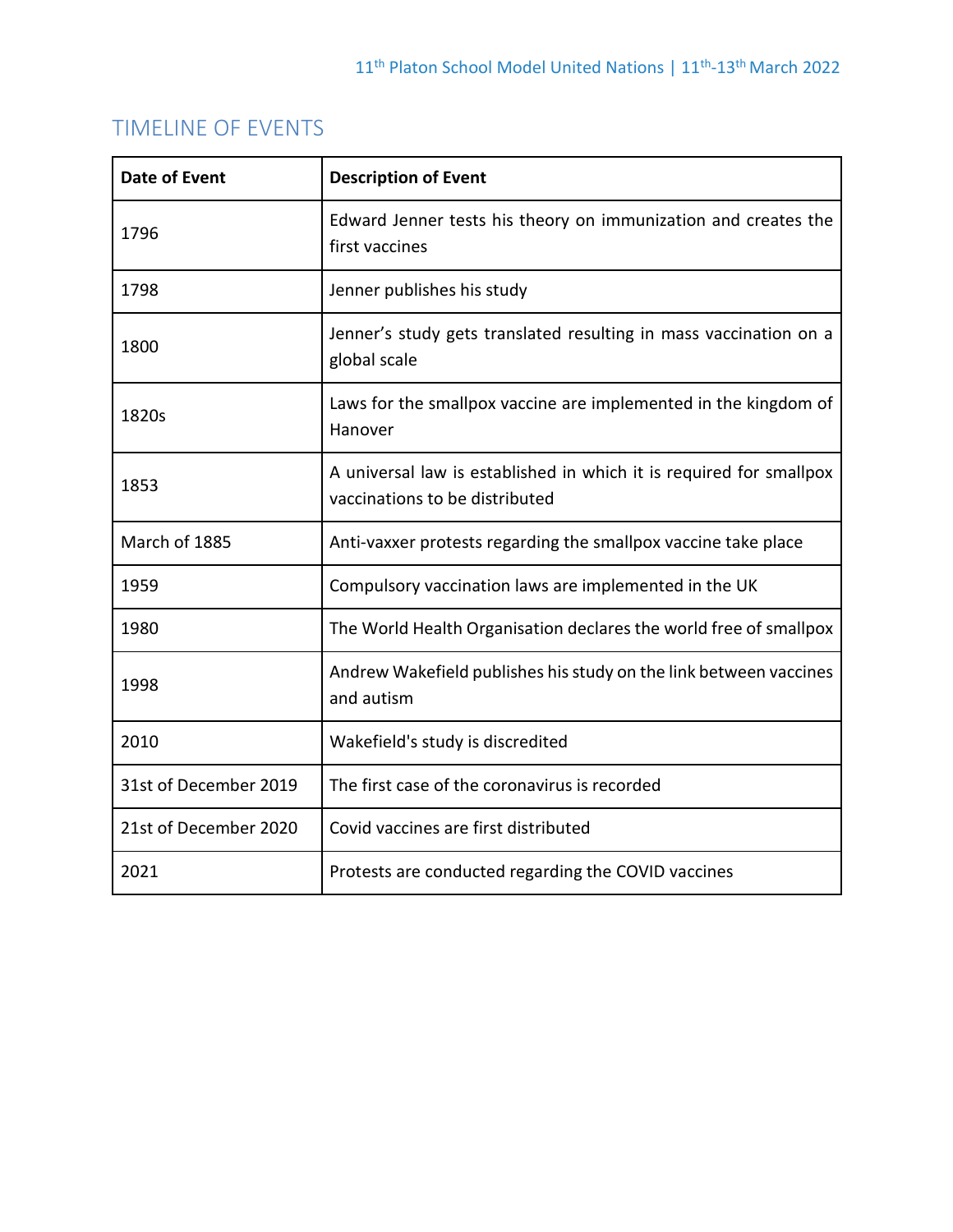# PREVIOUS ATTEMPTS TO SOLVE THE ISSUE

## Resolution WHA58.3

The resolution named "Revision of the international health regulations" from the 58th world health assembly on the 26th of December 2006 was drafted amongst different resolutions regarding the topic of the threat to global health. This resolution takes into consideration the prior drafted resolutions and the constitution of the WHO, which specifically takes global health into consideration. The clauses of this resolution are composed of adopting health measures, building stronger health systems and supporting LEDCs while strengthening their health care systems. While the Resolution itself does not discuss vaccination as a whole, it prompts to follow and strengthen International health regulations, by involving both Member states and UN Organisations to take action.<sup>22</sup>

## Electronic Immunization Registry (WHO)

This article is intended to assist EPI managers and their teams in the implementation of EIRrelated information systems, utilizing as a basis the varied experiences gathered at the global level – and, in particular, in the Region of the Americas. The chapters' content is supported by a literature assessment on elements relating to EIR requirements, and it covers the experiences of countries in the Americas Region and other regions that have already implemented EIRs or are in the process of doing so. Many of the stories told here were shared at the three editions of the "Regional Meeting to Share Lessons Learned in the Development and Implementation of Electronic Individualized Vaccination Registries," held in 2011 in Bogotá, 2013 in Brasilia, and 2016 in San José, as well as ad hoc meetings held by the World Health Organization and Member States.<sup>23</sup>

## White House National Strategy

The National Strategy lays out a road map for the United States to recover from the largest public health crisis in a century. It lays out a comprehensive plan for combating the COVID-19 pandemic across the federal government, including twelve executive steps taken by President Biden in his first two days in office. The White House will establish a COVID-19 Response Office to carry out the National Strategy, which will be responsible for coordinating the pandemic response across all government departments and agencies. The United States will make immediate progress on the seven goals by implementing the National Strategy. The National Strategy calls for the

<sup>22</sup> *A58 R1 Prelims-En - World Health Organization*. [www.apps.who.int/gb/ebwha/pdf\\_files/WHA58-](http://www.apps.who.int/gb/ebwha/pdf_files/WHA58-REC1/english/Resolutions.pdf) [REC1/english/Resolutions.pdf.](http://www.apps.who.int/gb/ebwha/pdf_files/WHA58-REC1/english/Resolutions.pdf)

<sup>23</sup> *Electronic Immunization Registry - Iris Paho Home*. [www.iris.paho.org/bitstream/handle/10665.2/34865/9789275119532\\_eng.pdf.](http://www.iris.paho.org/bitstream/handle/10665.2/34865/9789275119532_eng.pdf)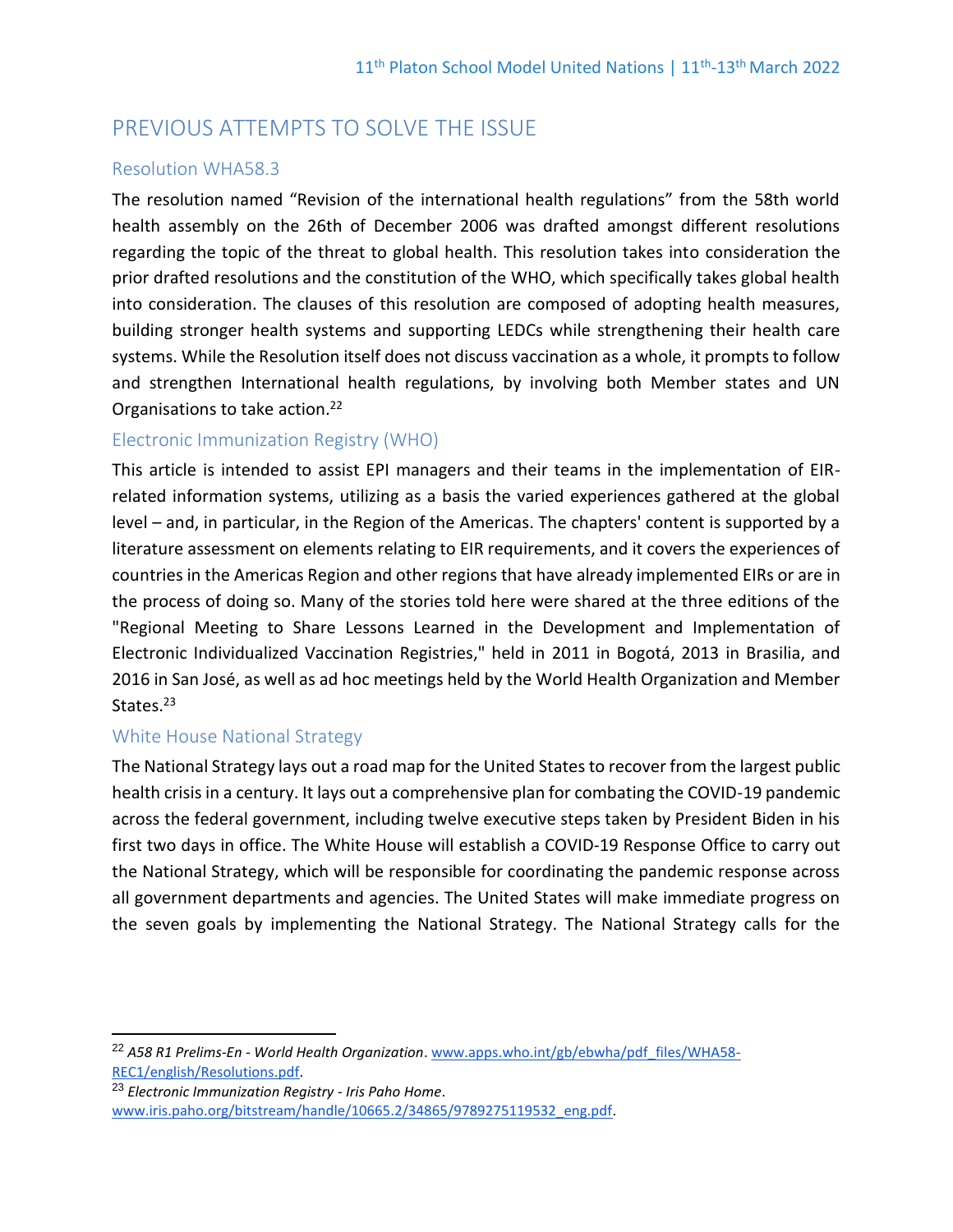construction of publicly accessible performance dashboards to track outcomes, offering a datadriven, evidence-based method to assessing America's progress against COVID-19.<sup>24</sup>

## The Global Risks Report 2021

The results of the most recent Global Risks Perception Survey (GRPS) are shared in the Global Risks Report 2021, followed by an analysis of growing social, economic, and industrial divisions, their interconnections, and their implications on our ability to address major global risks that necessitate societal cohesion and global cooperation. They finish the paper with recommendations for improving resilience, based on the pandemic's lessons as well as historical risk analysis. The pandemic has put a burden on healthcare systems, revealing their inadequacy. Hospitals around the world were immediately swamped, and many were at risk again at the time of writing—from various European countries to India, Mexico, South Africa, and the United States. New medical supply shortages have been reported in some nations. Anxiety, despair, dread, isolation, and even societal stigma have all plagued healthcare practitioners. Financial, physical, and mental stress have driven many people in nations including Australia, Colombia, Ecuador, India, the United Kingdom, and the United States to intend to stop working or leave the profession.<sup>25</sup>

# POSSIBLE SOLUTIONS

## Destigmatize Action of vaccines

One way to manage this health crisis is to destigmatize vaccines. Many still live under the fear that vaccines will harm them or their child both physically and mentally, when that is not the case. By destigmatizing vaccines, their side effects and their general effect on the body citizens will not feel the need to fear vaccines. Both live and online conferences and seminars can be held by professionals from different organisations, such as the World health organisation or other NGOs, to inform and educate citizens on vaccines. Moreover, in many school curriculums vaccine education is not a part of biology class. By renewing the school curriculums children and young adults will be able to learn independently about vaccines and will not be influenced by their parents.

## Impositions of restrictions throughout pandemics and epidemics

The most recent coronavirus outbreak (COVID-19) has resulted in the virus being spread to nearly every country on the planet. However, the way they have been affected varies greatly between

<sup>24</sup> *The White House*. [www.whitehouse.gov/wp-content/uploads/2021/01/National-Strategy-for-the-COVID-19-](http://www.whitehouse.gov/wp-content/uploads/2021/01/National-Strategy-for-the-COVID-19-Response-and-Pandemic-Preparedness.pdf) [Response-and-Pandemic-Preparedness.pdf.](http://www.whitehouse.gov/wp-content/uploads/2021/01/National-Strategy-for-the-COVID-19-Response-and-Pandemic-Preparedness.pdf)

<sup>25</sup> *The Global Risks Report 2021 - World Economic Forum*. [www.3.weforum.org/docs/WEF\\_The\\_Global\\_Risks\\_Report\\_2021.pdf.](http://www.3.weforum.org/docs/WEF_The_Global_Risks_Report_2021.pdf)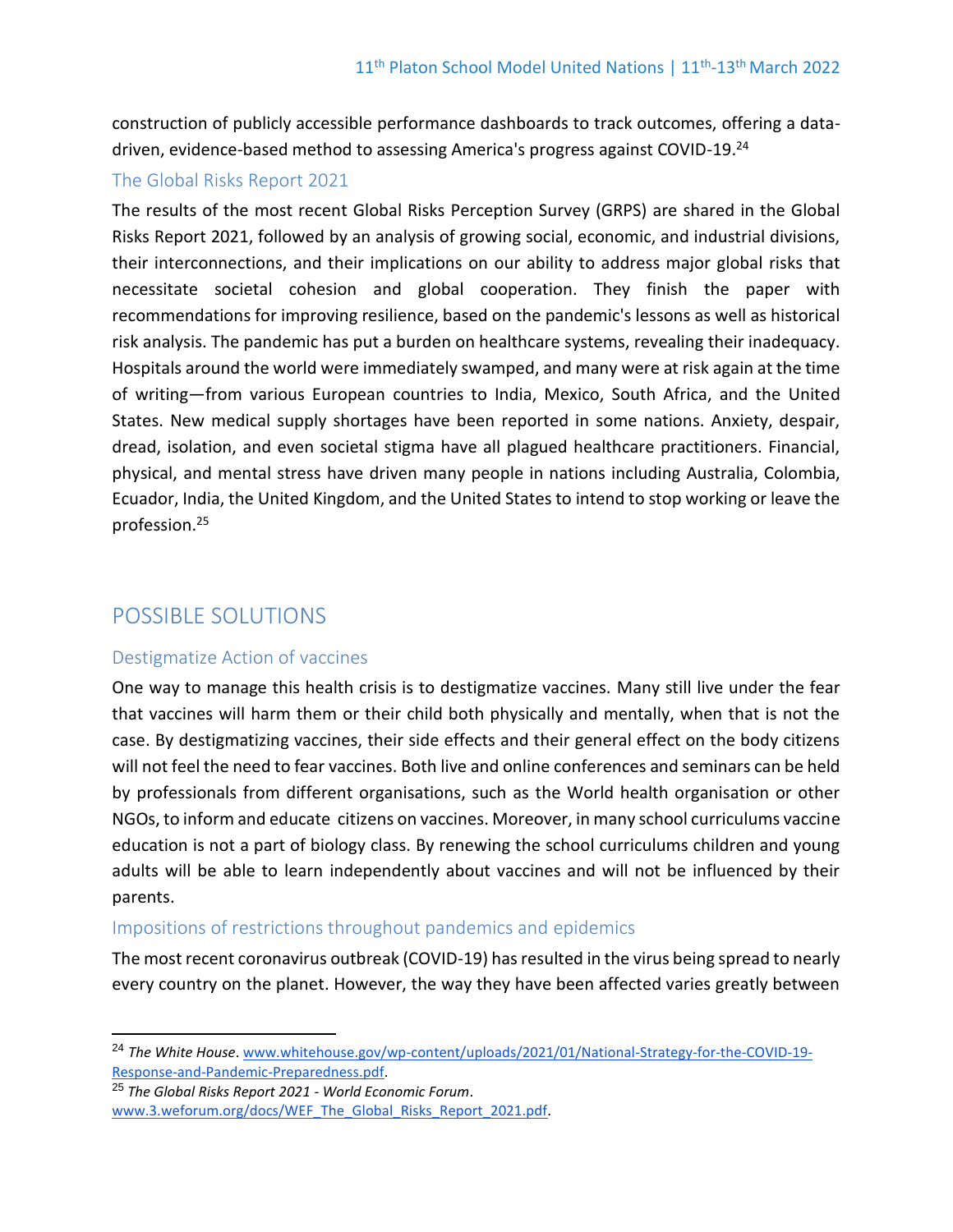countries; some have been quite successful in restricting disease spread and preventing deaths, while others failed to impose restrictions and mandatory vaccinations to help their countries' state of emergency. There are a variety of reasons why certain countries have been struck worse than others. Some of the differences could be explained by changes in government policy responses. By implementing restrictions like those implemented during the coronavirus outbreak in future epidemics would lower the quick spread of the virus. Restrictions such as lockdowns, working from home, wearing masks and proving self-testing and vaccination certificates could be implemented in emergency laws of each country.

#### Establishment of relevant legal frameworks

Vaccination law is one method used to keep vaccine-preventable disease rates low. Immunization regulations for children in public and private schools and childcare settings, college/university students, and healthcare professionals and patients in specified facilities are all covered by state vaccination laws. State regulations also have an impact on vaccination services since they determine whether or not delivering immunizations to patients falls within the scope of practice of certain healthcare providers. The Public Health Law Program offers a variety of materials on state vaccination laws for public health practitioners and their legal counsel. In an effort to decrease outbreaks of vaccine-preventable diseases, healthcare facilities across the country are progressively requiring healthcare staff to be vaccinated for certain diseases. Facilities are creating these standards in some cases as a result of state statutes and regulations. As a condition of attending school, all states should compel children to be vaccinated against certain communicable diseases. State school vaccination regulations should, in most cases, expressly apply to both public and private schools, with equal immunization and exemption provisions. Vaccination regulations for children should be established in all states as a condition of childcare attendance.

#### Free vaccines

Coronavirus vaccines are already free of charge. This however should/could also be applied to all different kinds of vaccines. Many citizens do not have the funds to buy vaccines and pay for a visit to the doctor. By providing people who struggle economically with free vaccines, the threat to global health would get minimized significantly. Assuring that everyone aged 5 and up has access to vaccines will help us come closer to our objective of population immunity. Population immunity makes it more difficult for influenza viruses to transmit from person to person, and it can even protect those who are unable to receive the vaccination, such as newborns.

## Speeding up vaccine distribution

A number of developed countries are effectively implementing the COVID-19 vaccine, with the United States finally launching a mass immunization campaign and countries like Israel, the United Arab Emirates, and the United Kingdom meeting ambitious targets. Developed countries have a number of competitive advantages in terms of vaccine rollout, ranging from superior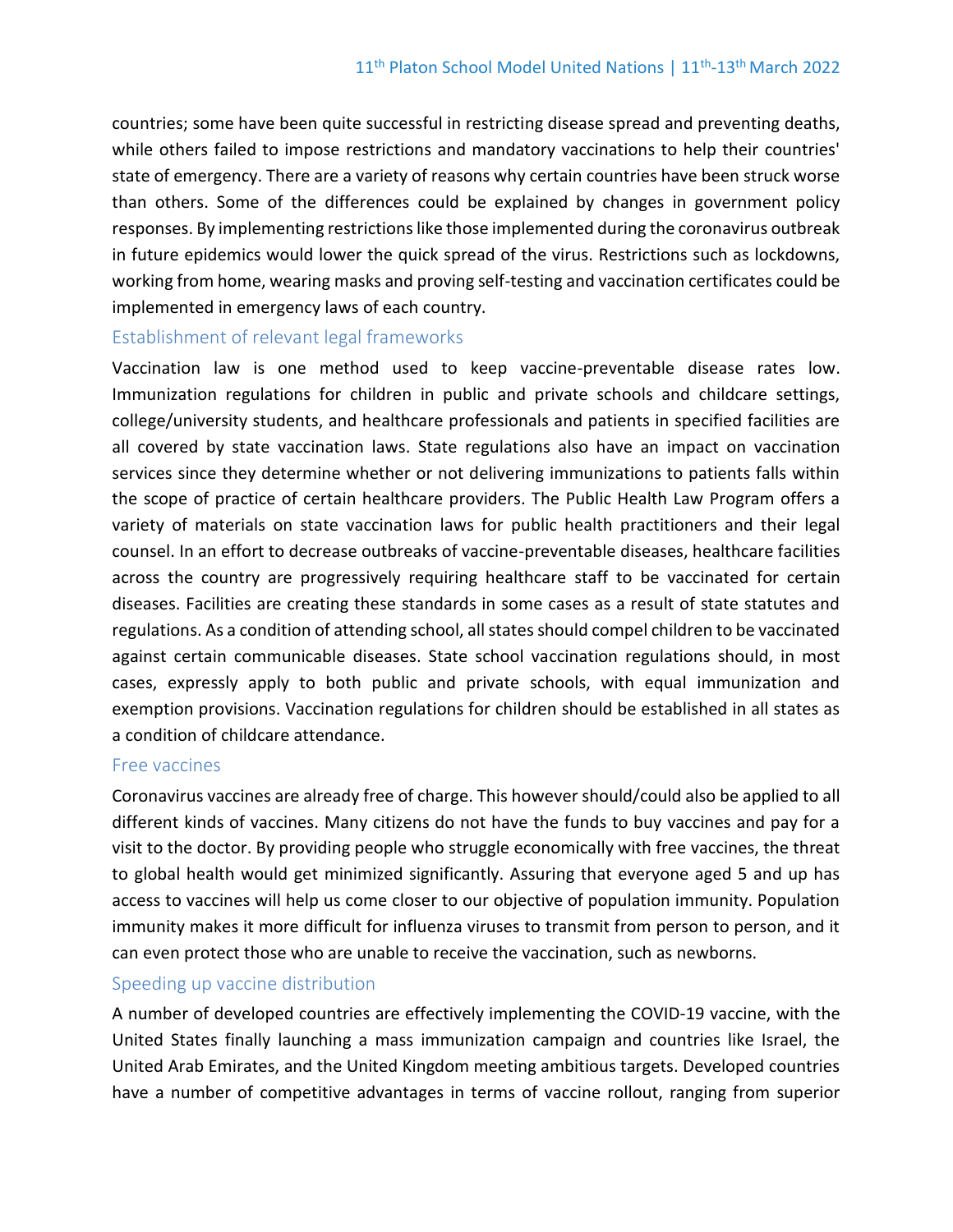digital and physical infrastructure to a robust negotiated vaccine supply. But, leaving aside the geopolitics of vaccine buying, the last mile delivery of the Covid-19 vaccine is a logistical nightmare, which may explain why some developed countries are falling behind.<sup>26</sup>

## The Right to Health

The right to health is an essential component of human rights and the concept of a dignified existence. To give it its proper name, the right to enjoy the best attainable degree of physical and mental health is not new. It was originally defined internationally in the 1946 World Health Organization (WHO) Constitution, which defines health as "a state of complete bodily, mental, and social well-being, not only the absence of sickness or infirmity.". This document defines the right to health and enumerates different ways the right to health affects society.  $^{27}$ 

## BIBLIOGRAPHY

"All Timelines Overview." *Timeline | History of Vaccines*, [www.historyofvaccines.org/timeline/all.](http://www.historyofvaccines.org/timeline/all)

Anderson, Edwin L. "Recommended Solutions to the Barriers to Immunization in Children and Adults." *Missouri Medicine*, Journal of the Missouri State Medical Association, 2014, [www.ncbi.nlm.nih.gov/pmc/articles/PMC6179470/.](http://www.ncbi.nlm.nih.gov/pmc/articles/PMC6179470/)

"A Brief History of Vaccination." *Immunisation Advisory Centre*, 8 Jan. 2020, [www.immune.org.nz/vaccines/vaccine-development/brief-history-vaccination.](http://www.immune.org.nz/vaccines/vaccine-development/brief-history-vaccination)

Cerda, Arcadio A., and Leidy Y. García. "Hesitation and Refusal Factors in Individuals' Decision-Making Processes Regarding a Coronavirus Disease 2019 Vaccination." *Frontiers*, Frontiers, 1 Jan. 2020[, www.frontiersin.org/articles/10.3389/fpubh.2021.626852/full.](http://www.frontiersin.org/articles/10.3389/fpubh.2021.626852/full)

The Children's Hospital of Philadelphia. "Developments by Year." *Children's Hospital of Philadelphia*, The Children's Hospital of Philadelphia, 20 Nov. 2014, [www.chop.edu/centers](http://www.chop.edu/centers-programs/vaccine-education-center/vaccine-history/developments-by-year)[programs/vaccine-education-center/vaccine-history/developments-by-year.](http://www.chop.edu/centers-programs/vaccine-education-center/vaccine-history/developments-by-year)

*Define\_me*, [www.thelancet.com/journals/lanepe/article/PIIS2666-7762\(21\)00198-8/fulltext.](http://www.thelancet.com/journals/lanepe/article/PIIS2666-7762(21)00198-8/fulltext) *Medicaid Payments for Primary Care Services in Parity with Medicare & Charges for Vaccine Administration* . [www.aafp.org/dam/AAFP/documents/advocacy/payment/parity/ES-](http://www.aafp.org/dam/AAFP/documents/advocacy/payment/parity/ES-VaccinePayments-110812.pdf)[VaccinePayments-110812.pdf.](http://www.aafp.org/dam/AAFP/documents/advocacy/payment/parity/ES-VaccinePayments-110812.pdf)

<sup>&</sup>lt;sup>26</sup> Written by Richa Sahay, Industry and Transport Lead. "How Countries Can Speed up COVID-19 Vaccine Distribution." *World Economic Forum*[, www.weforum.org/agenda/2021/04/some-developed-countries-are-falling](http://www.weforum.org/agenda/2021/04/some-developed-countries-are-falling-behind-in-vaccine-distribution-how-can-they-improve-things)[behind-in-vaccine-distribution-how-can-they-improve-things.](http://www.weforum.org/agenda/2021/04/some-developed-countries-are-falling-behind-in-vaccine-distribution-how-can-they-improve-things)

<sup>27</sup> *The Right to Health - OHCHR*[. www.ohchr.org/Documents/Publications/Factsheet31.pdf.](http://www.ohchr.org/Documents/Publications/Factsheet31.pdf)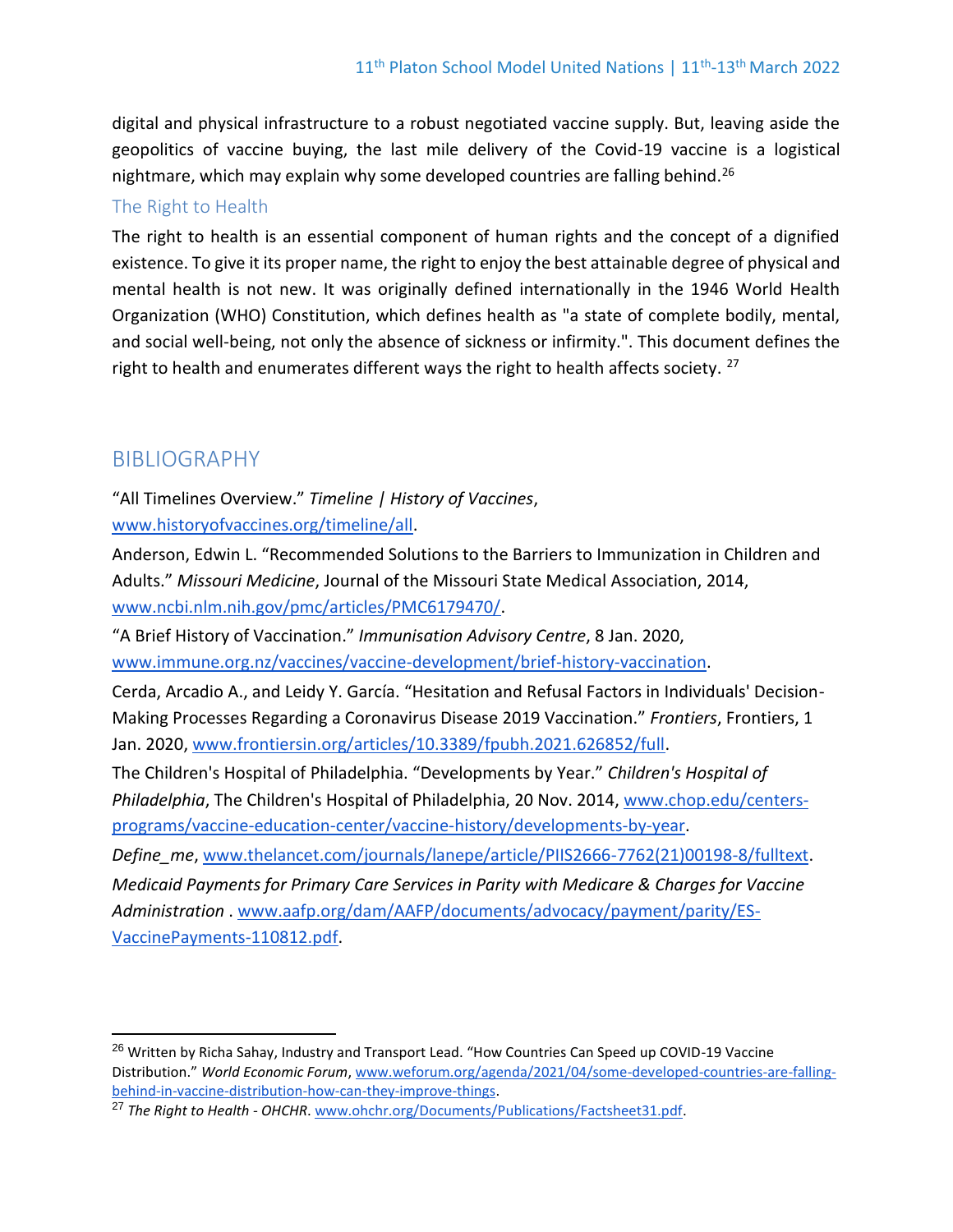"Reluctance to Vaccinate Named a Top Global Health Threat in 2019." *Unfoundation.org*, 18 Feb. 2019, [www.unfoundation.org/blog/post/anti-vaxxers-named-top-global-health-threat-in-](http://www.unfoundation.org/blog/post/anti-vaxxers-named-top-global-health-threat-in-2019/)[2019/.](http://www.unfoundation.org/blog/post/anti-vaxxers-named-top-global-health-threat-in-2019/)

Roberts, Michelle. "Vaccines: Low Trust in Vaccination 'a Global Crisis'." *BBC News*, BBC, 19 June 2019, [www.bbc.com/news/health-48512923.](http://www.bbc.com/news/health-48512923)

Rodrigues, Charlene M. C., and Stanley A. Plotkin. "Impact of Vaccines; Health, Economic and Social Perspectives." *Frontiers*, Frontiers,

[www.frontiersin.org/articles/10.3389/fmicb.2020.01526/full.](http://www.frontiersin.org/articles/10.3389/fmicb.2020.01526/full)

Ross G. Menzies Professor, and Rachel E. Menzies Postdoctoral research fellow. "Why Do Some People Delay Getting Vaccinated or Pretend Covid Doesn't Exist? Paradoxically, Denial of Death." *The Conversation*, 21 Oct. 2021, [www.theconversation.com/why-do-some-people](http://www.theconversation.com/why-do-some-people-delay-getting-vaccinated-or-pretend-covid-doesnt-exist-paradoxically-denial-of-death-168485)[delay-getting-vaccinated-or-pretend-covid-doesnt-exist-paradoxically-denial-of-death-168485.](http://www.theconversation.com/why-do-some-people-delay-getting-vaccinated-or-pretend-covid-doesnt-exist-paradoxically-denial-of-death-168485)

Saint-Victor, Diane S, and Saad B Omer. "Vaccine Refusal and the Endgame: Walking the Last Mile First." *Philosophical Transactions of the Royal Society of London. Series B, Biological Sciences*, The Royal Society, 24 June 2013, [www.ncbi.nlm.nih.gov/pmc/articles/PMC3720046/.](http://www.ncbi.nlm.nih.gov/pmc/articles/PMC3720046/)

"Ten Health Issues Who Will Tackle This Year." *World Health Organization*, World Health Organization, [www.who.int/news-room/spotlight/ten-threats-to-global-health-in-2019.](http://www.who.int/news-room/spotlight/ten-threats-to-global-health-in-2019)

*Vaccine Hesitancy: What It Means and What We Need to Know ...*

[www.who.int/immunization/research/forums\\_and\\_initiatives/1\\_RButler\\_VH\\_Threat\\_Child\\_He](http://www.who.int/immunization/research/forums_and_initiatives/1_RButler_VH_Threat_Child_Health_gvirf16.pdf?ua=1) [alth\\_gvirf16.pdf?ua=1.](http://www.who.int/immunization/research/forums_and_initiatives/1_RButler_VH_Threat_Child_Health_gvirf16.pdf?ua=1)

Alders RG;Bagnol B;Young MP;Ahlers C;Brum E;Rushton J; "Challenges and Constraints to Vaccination in Developing Countries." *Developments in Biologicals*, U.S. National Library of Medicine, [www.pubmed.ncbi.nlm.nih.gov/18411937/.](http://www.pubmed.ncbi.nlm.nih.gov/18411937/)

Cusick Director, Julia, et al. "The Economic Benefits of Vaccinations." *Center for American Progress*, 7 Nov. 2021, [www.americanprogress.org/article/economic-benefits](http://www.americanprogress.org/article/economic-benefits-vaccinations/#content)[vaccinations/#content.](http://www.americanprogress.org/article/economic-benefits-vaccinations/#content)

Luo, Chen, et al. "Exploring Public Perceptions of the COVID-19 Vaccine Online from a Cultural Perspective: Semantic Network Analysis of Two Social Media Platforms in the United States and China." *Telematics and Informatics*, Elsevier Ltd., Dec. 2021,

[www.ncbi.nlm.nih.gov/pmc/articles/PMC8429027/.](http://www.ncbi.nlm.nih.gov/pmc/articles/PMC8429027/)

Office of Infectious Disease and HIV/AIDS Policy (OIDP). "Vaccine Types." *HHS.gov*, 6 Dec. 2021, [www.hhs.gov/immunization/basics/types/index.html.](http://www.hhs.gov/immunization/basics/types/index.html)

"Special Focus on Challenges and Opportunities for the Development and Use of Vaccines in Africa." *Taylor & Francis*, [www.tandfonline.com/doi/full/10.1080/21645515.2018.1522921.](http://www.tandfonline.com/doi/full/10.1080/21645515.2018.1522921)

Garcia, Tamara B, and Sean T O'Leary. "Dismissal Policies for Vaccine Refusal among US Physicians: A Literature Review." *Human Vaccines & Immunotherapeutics*, Taylor & Francis, 3 May 2020, [www.ncbi.nlm.nih.gov/pmc/articles/PMC7227633/.](http://www.ncbi.nlm.nih.gov/pmc/articles/PMC7227633/)